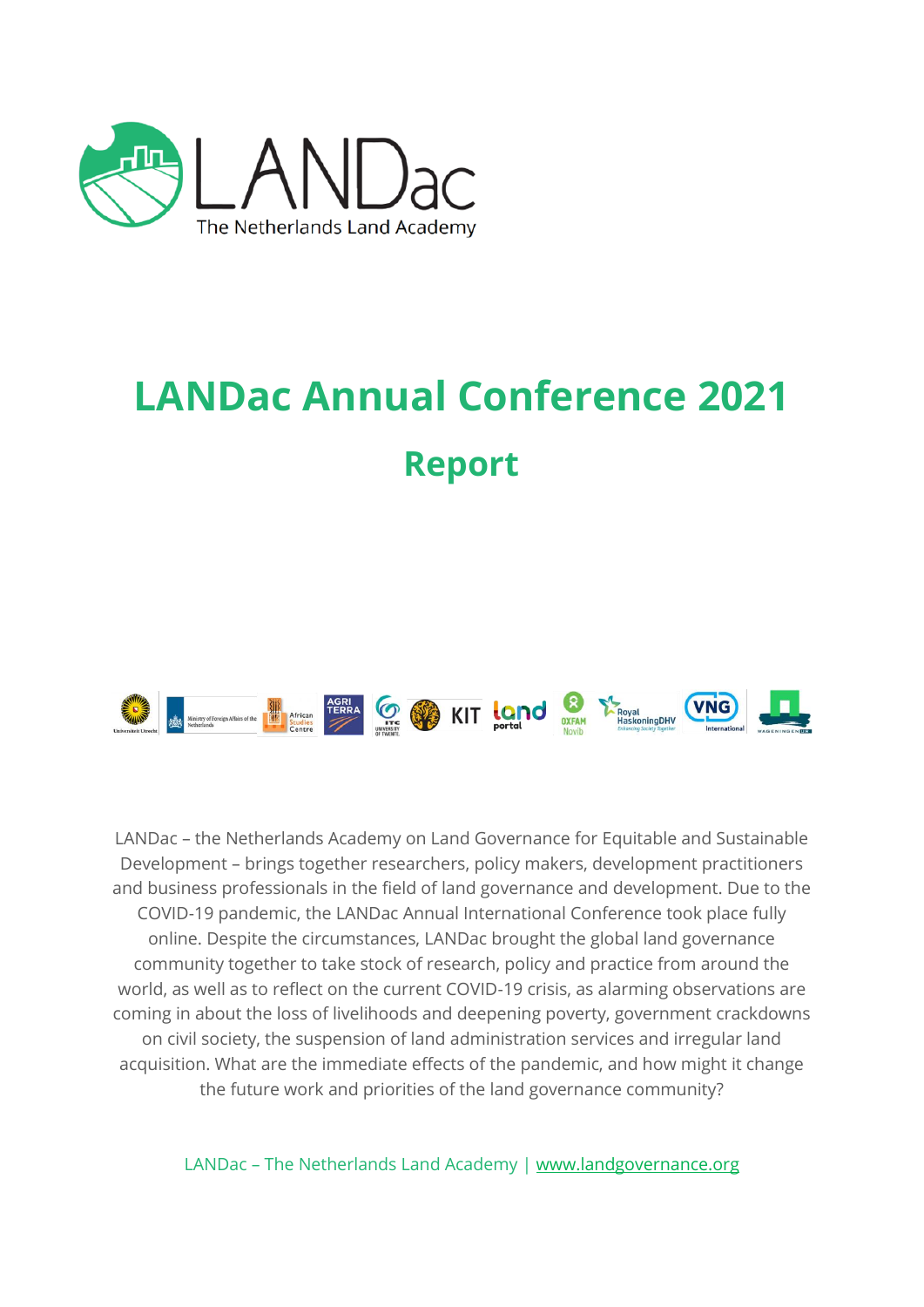

# **About LANDac**

LANDac – the Netherlands Land Academy – is a partnership between Dutch organisations and their Southern partners working on land governance for equitable and sustainable development. LANDac brings together researchers, policymakers and practitioners who share a concern for land inequality and land-related conflicts to conduct research, distribute information and forge new partnerships. LANDac is hosted by Utrecht University and financed by the Netherlands Ministry of Foreign Affairs.

#### [www.landgovernance.org](http://www.landgovernance.org/)

#### **Reading guide**

From the 30th of June until the 2nd of July the Annual Conference 2021 took place. This year's conference 'Land, Crisis and Resilience' focussed on the challenges that global, intertwining crises pose to land governance systems, processes and actors. The programme of this conference included a diversity of keynote speakers from research and

practice and several parallel sessions (roundtables, workshops, discussions) that participants could actively join. In this report, you can read the summaries of the sessions and speakers that were part of this conference.

# **Conference Organising Committee 2021**

Joanny Bélair (University of Ottawa), Gemma van der Haar (Wageningen University), Ezra Litjens (LANDac), Dominique Schmid (UU), Richard Sliuzas (ITC – University of Twente), Neil Sorensen (Land Portal Foundation), Marja Spierenburg (Leiden University), Charlotte Stam (LANDac), Guus van Westen (Utrecht University), Chantal Wieckardt (LANDac).

#### **Media Partnership**

LANDac is grateful to the Land Portal Foundation, the key media partner of the LANDac Annual Conference 2021.

[www.landportal.org](http://www.landportal.org/)

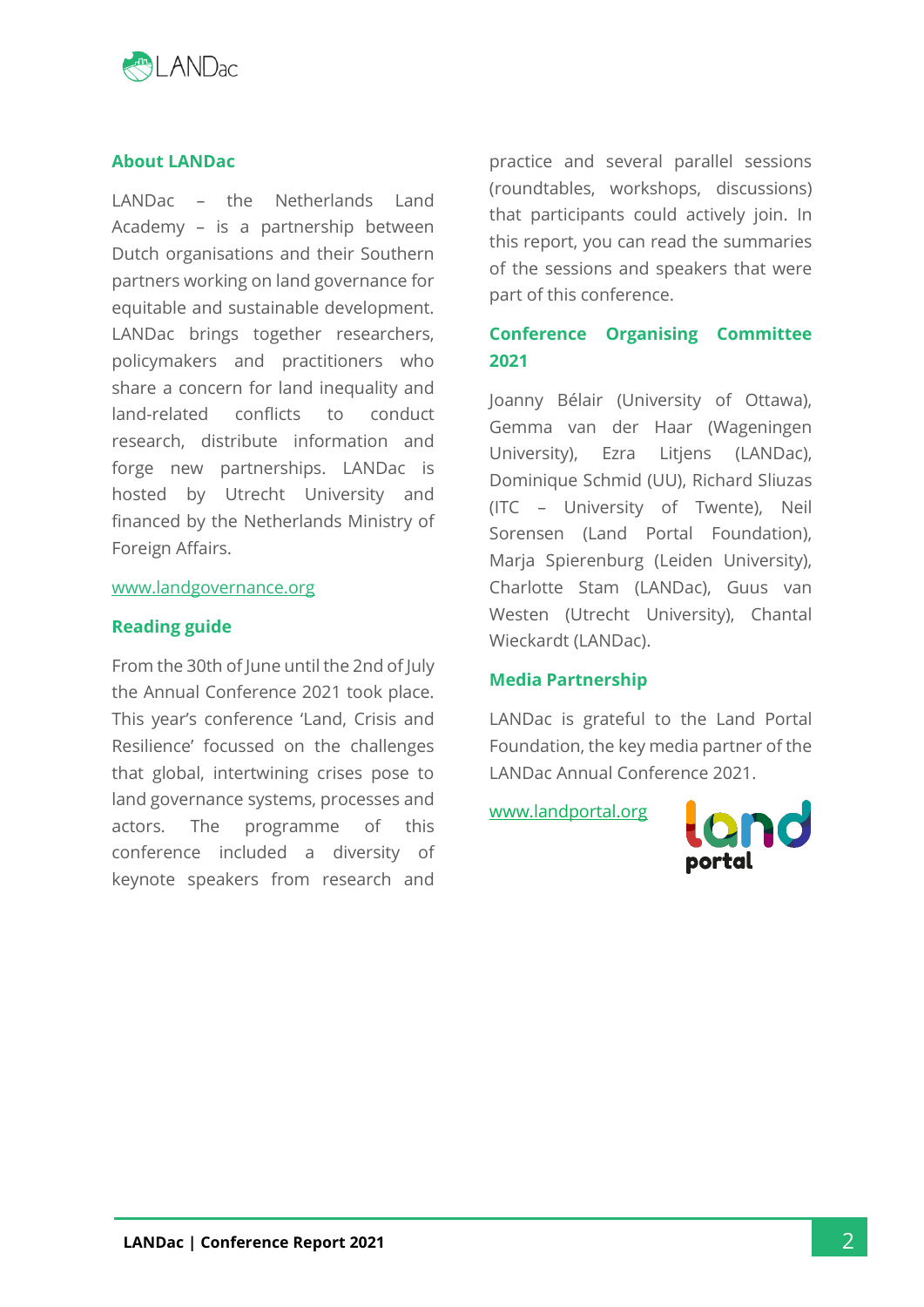

# **DAY 1**

**Guus van Westen**, Assistant Professor at Utrecht University, International Development Group, and co-chair of LANDac, opens the conference, which is the 11<sup>th</sup> consecutive LANDac conference. The online setting that was introduced last year due to COVID-19 has enabled LANDac to reach new audiences that were not previously part of the LANDac crowd. This year's theme is 'Land, Crisis and Resilience'. Crises such as climate change and COVID-19 intersect and have a ripple effect on other issues. Moreover, it is all linked to land governance. Besides the negative effects of crises, they can also create windows of opportunity and lead to change and innovation. Now is the moment to seek these opportunities, to change.

Guus van Westen underscored the importance of LANDac initiatives, including the Summer School on land governance, the network of local professionals and the new knowledge management program for the LAND-at-scale program of the Dutch government that aims at sustainable land governance in a range of countries.

**Gemma van der Haar**, Assistant Professor at the Wageningen University, Department of Sociology of Development and Change, and co-chair of LANDac, also shared her enthusiasm for a successful meeting rich in content, leading to many new ideas.



*Guus van Westen & Gemma van der Haar giving their opening speech.*



## *KEYNOTE SPEECHES*

*Richard Sliuzas (ITC Twente) introduces the keynote speakers of this opening session: Shuaib Lwasa and Wytske Chamberlain. Lwasa is a Principal Researcher on Governance at the Global Center on Adaptation in Groningen, the Netherlands. He hails from Makerere University in Uganda. Chamberlain works for the Land Matrix Africa RFP, hosted by the University of Pretoria.*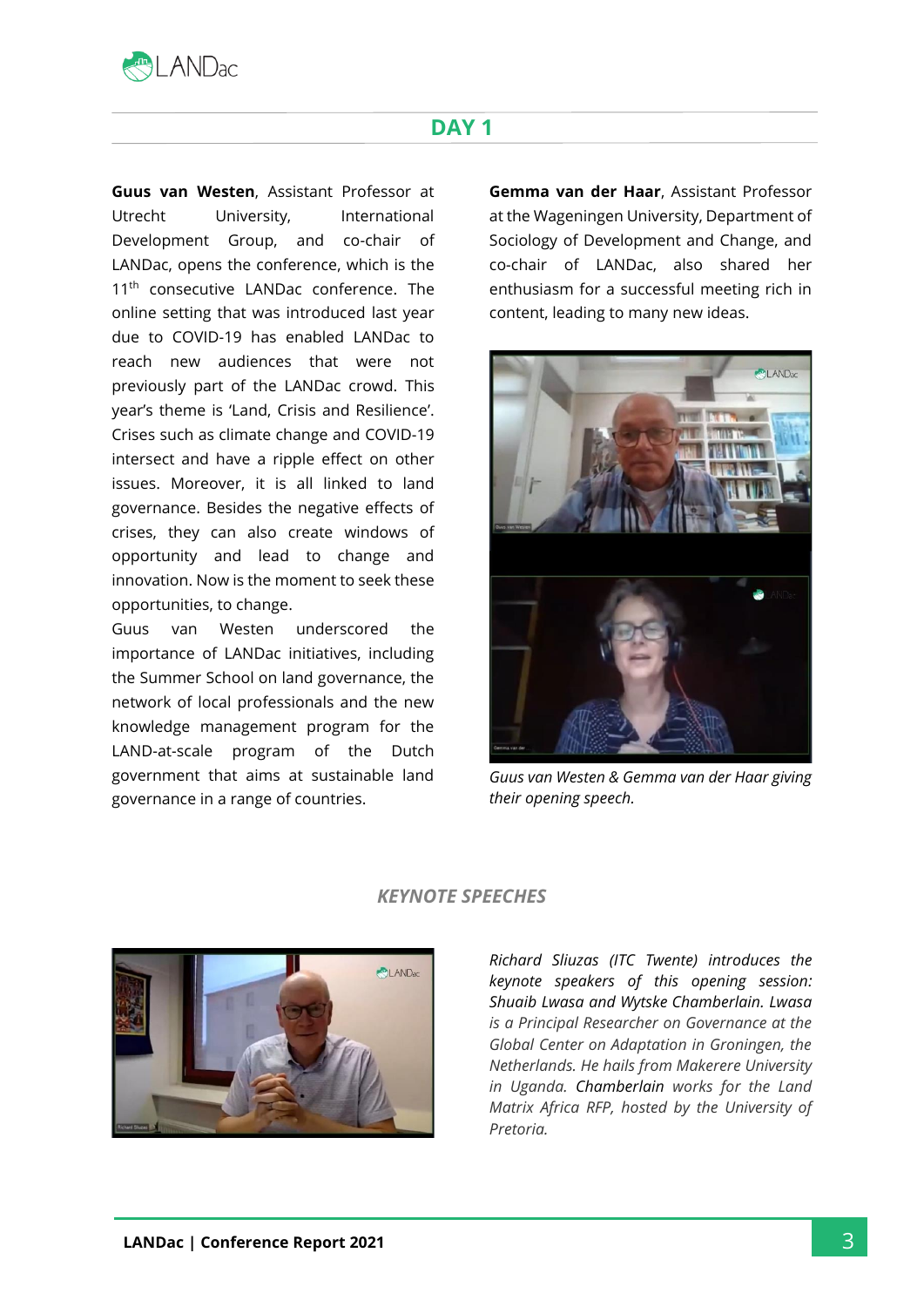

**Shuaib Lwasa** – Navigating complex land rights issues in responding to climate risk in urban systems of Africa



Shuaib Lwasa addressed the complexity of land tenure management in several African cities, noting that land policies are very incoherent, with traditional land systems woven into the legacy of current urbanization in Africa. For example, in Uganda many court cases are about land rights and many are represented by public entities like municipalities or agencies that govern different aspects of the city or the country. Lwasa discussed how to reduce the risk of climate-induced impacts through a nuanced understanding of social and economic issues in the city between communities and different land actors with municipalities.

He suggested that the crises exist due to the failure of public institutions to properly manage land and overlapping rights of communities. Lwasa underscored that public policies, some of which are actually contradictory to each other, have enabled or inhibited conveyance of land. The wielding of power by a particular entity or an individual can and does end up as a selective guarantee of protection of rights of one entity or group of actors, and to the disenfranchisement of the others. These factors interact with climate-induced impacts, such as involuntary resettlement or eviction. The Intergovernmental Panel Climate Change (IPCC) indicated there is an increasing

likelihood that climate change has impacts on multiple systems in Africa, and in particular cities, which will be affected by extreme weather events and heat waves, as well as water unavailability.

Lwasa then showed how climate impacts are interacting with the land crisis in the city to exacerbate vulnerabilities for flash floods. Land markets and land management policies are inhibiting efficient and affordable access to land by households, as well as public agencies that need it to build infrastructure. He said there is a disjuncture between the public and private interests in land when it comes to managing urban infrastructure. This is due to conflicts surrounding how land is valued and who will be compensated for its sale, with multiple layers of interests, often on the same piece of land, which affects response options to the climate crisis.

He discussed the tension between individual ownership of land and public entities. The former wants to maximize their economic value, while the latter focuses on infrastructure, such as drainage and roads. Lwasa concluded that when it comes to land, it is very much a local and cultural issue in many African cities, and that the issues must be contextualized to design policies and build resilient systems that address climate impacts, while transcending a cost-benefit analysis.

"There is a need to rethink resilience, not as a universal order, but resilience that is contextualized and encapsulated around the cultural and socio economic as well as demographic issues of a particular settlement." *- Shuaib Lwasa*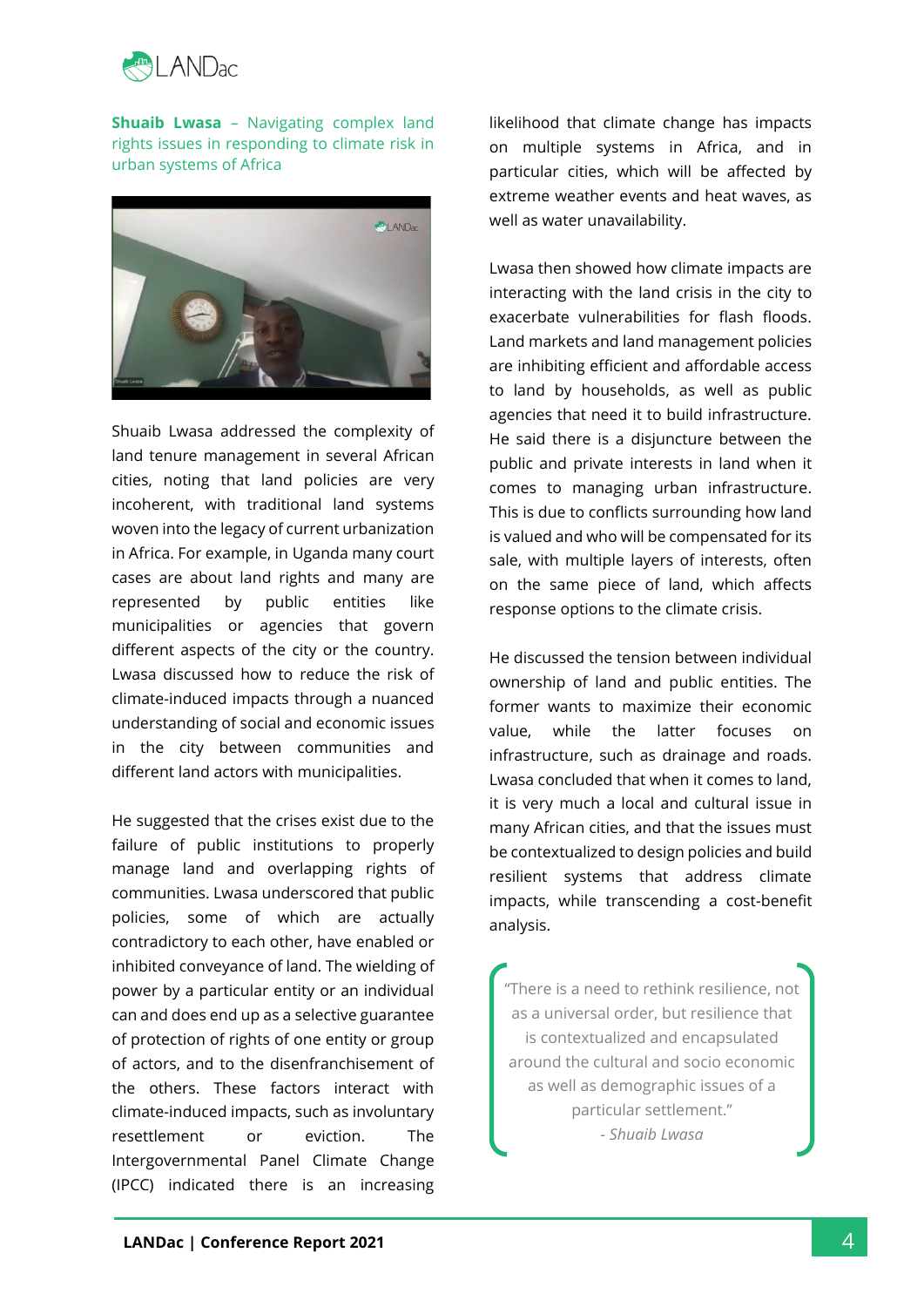

**Wytske Chamberlain** – Reviewing a decade of global land rush: Lessons to create a resilient context for large-scale land acquisitions



Wytske Chamberlain addressed large-scale land acquisitions over the past decade of the global land rush, and efforts to make sure that these acquisitions become more inclusive, responsible, and sustainable for the communities in which they take place. Ten years ago, there was a triple crisis, with a global financial crisis, a food price crisis, and a fuel crisis from rising oil prices, leading many countries to implement biofuel policies. These three crises sparked an interest in land and agriculture in developing countries, and land was seen as abundant. As a result, land acquisitions took off from 2007- 2008. Investors often targeted land used by smallholder farmers or pastoralists and threatened common pull resources and its users. The impact is more profound where government systems are weak.

Tenure security is important in building a resilient context for large-scale land acquisitions. Regardless of the tenure system, investments will take place, but tenure security does make a difference in its impact. Negative impacts of large-scale land acquisitions forced governments across the developing world to implement policy changes. The Voluntary Guidelines on the Governance of Tenure (VGGT) arose, which

give practical guidance to governments, communities, and private investors. These frameworks have formed the basis for the Framework and Guidelines on Land Policy in Africa which were drawn up by the African Union, and ASEAN has also used these for formulating their guidelines on land. Furthermore, multistakeholder platforms serve as a tool to assure that governments comply with policies relating to land management and investment.

Importantly, Chamberlain discussed the socioeconomic impacts of large-scale land acquisitions for communities, which, in addition to inadequate compensation, often lose access to resources and the spin off effects can be disappointing. In terms of job creation, plantations lead to precarious contracts often of a temporary nature, and workers are underpaid and work in difficult conditions. She suggested, however, that some positive examples exist, such as the horticulture in Kenya and a soy corridor in Mozambique. Furthermore, smallholder farmers experience negative effects from competition for scarce water sources. Many examples exist where investors incorrectly assume that communities agree with their plans, simply because national government officials or traditional leaders agree. Chamberlain remarked that governments need to draw up a more holistic approach that brings in the private sector, civil society and farmers' organizations in policy decisions, noting that multistakeholder platforms may be an avenue for achieving inclusive decision making.

She concluded by noting that over the last year food prices have increased by 40% due to COVID-19, and that the crisis has been used by governments to push through policies under the banner of economic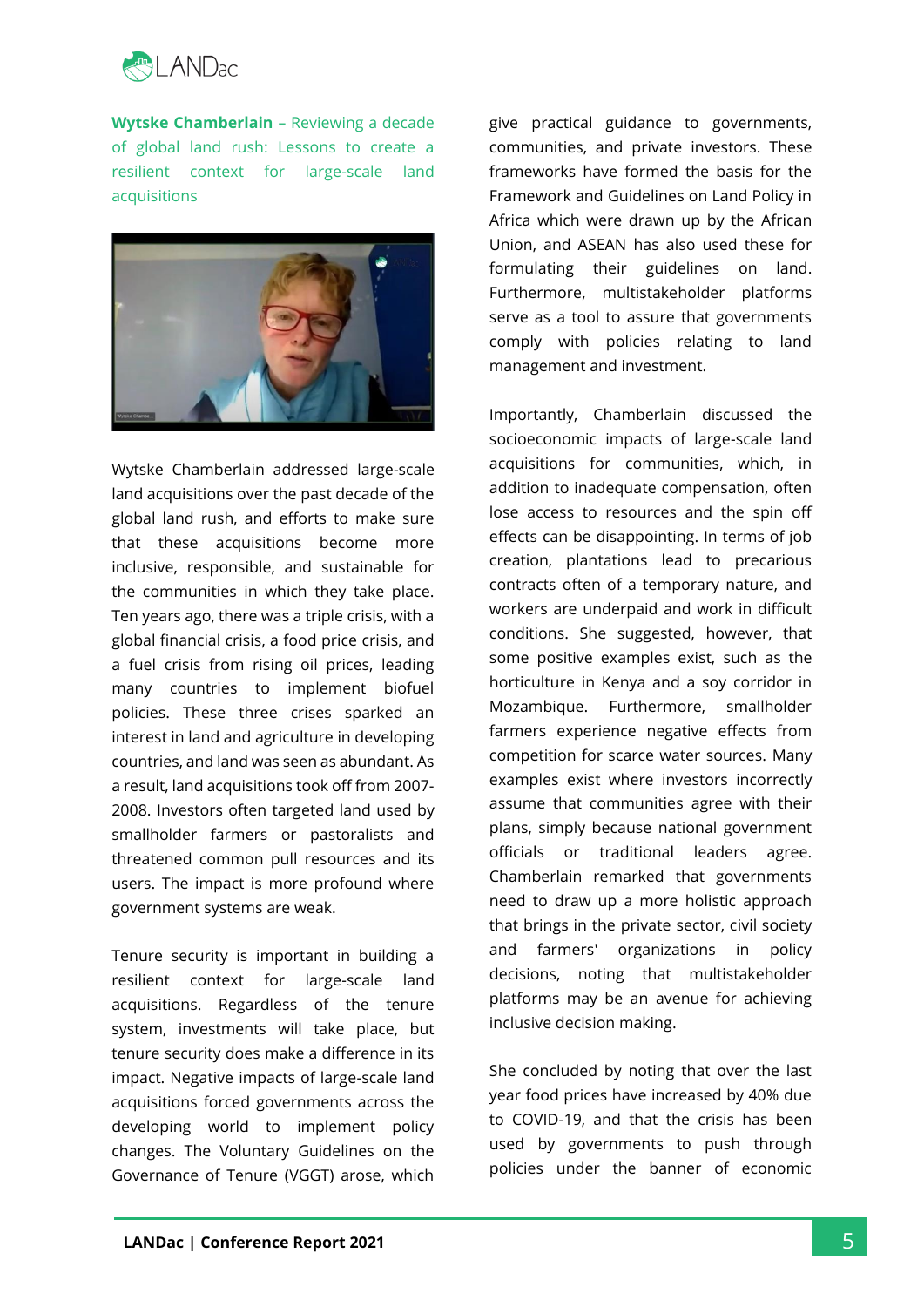

recovery. There are signs of a new land rush in the making, which means that it is becoming increasingly urgent to create a

resilient context for more equitable, fair and sustainable investments in agriculture.

# *PARALLEL SESSIONS I*

**Land, Crisis and Resilience: How can Strategic Environmental Assessment (SEA) help sustain land governance solutions?**

**Organisers**: Gwen van Boven and Leyla Özay (*Netherlands Commission for Environmental Assessment*), Annelies Zoomers (*Utrecht University*)

Strategic Environmental Assessment (SEA) has the potential to ensure that land-related aspects in planning are satisfactorily dealt with in decision making. This potential could reach further if SEA would be applied more widely and before irreversible changes to land and land use are made. Doing SEA before ESIA for concrete investments can help avoid some of the land related challenges and conflicts currently encountered.

#### **Key Takeaways**

SEA has the potential to contribute directly to policy change, as it is designed to influence policy, plan and programme development by incorporating environmental, social and sustainability considerations into decision making. This potential is growing, as over 100 countries have by now made SEA compulsory for strategic decision making. Especially for spatial planning, SEA often creates multistakeholder platforms to inform decision making. These platforms may continue to exist during plan implementation and even thereafter, to support development of other plans.

As it comes at an earlier stage in decision making, SEA can help avoid issues that are more difficult to be resolved at the stage of project development. For example, SEA is a tool that can help avoid large scale resettlements caused by land use change. Besides these advantages for land governance, such as bringing stakeholders views on board of decision making and identifying long term impacts of plans, there are some challenges that SEA needs to overcome. Consequences for land may not be fully known at the stage of strategic planning. In such cases, it may be hard to include land aspects in the SEA. Furthermore, planning is often political and overcoming politicised processes and decisions can be a challenge. SEA can help neutralise the debate and decision-making process by making them more transparent and inclusive, but it remains a challenge in a highly politicised context.

Some questions remain: How could SEA overcome this challenge and ensure that we end up in making good decisions and plans, and also that these are implemented as agreed and adaptive management is applied? How can we ensure that investors are also investing in areas that stakeholders prefer, instead of driving their own agendas? How could SEA help in making development less investment based? How could SEA ensure that capacities of stakeholders at the landscape level are built to take meaningfully part in SEA and plan processes?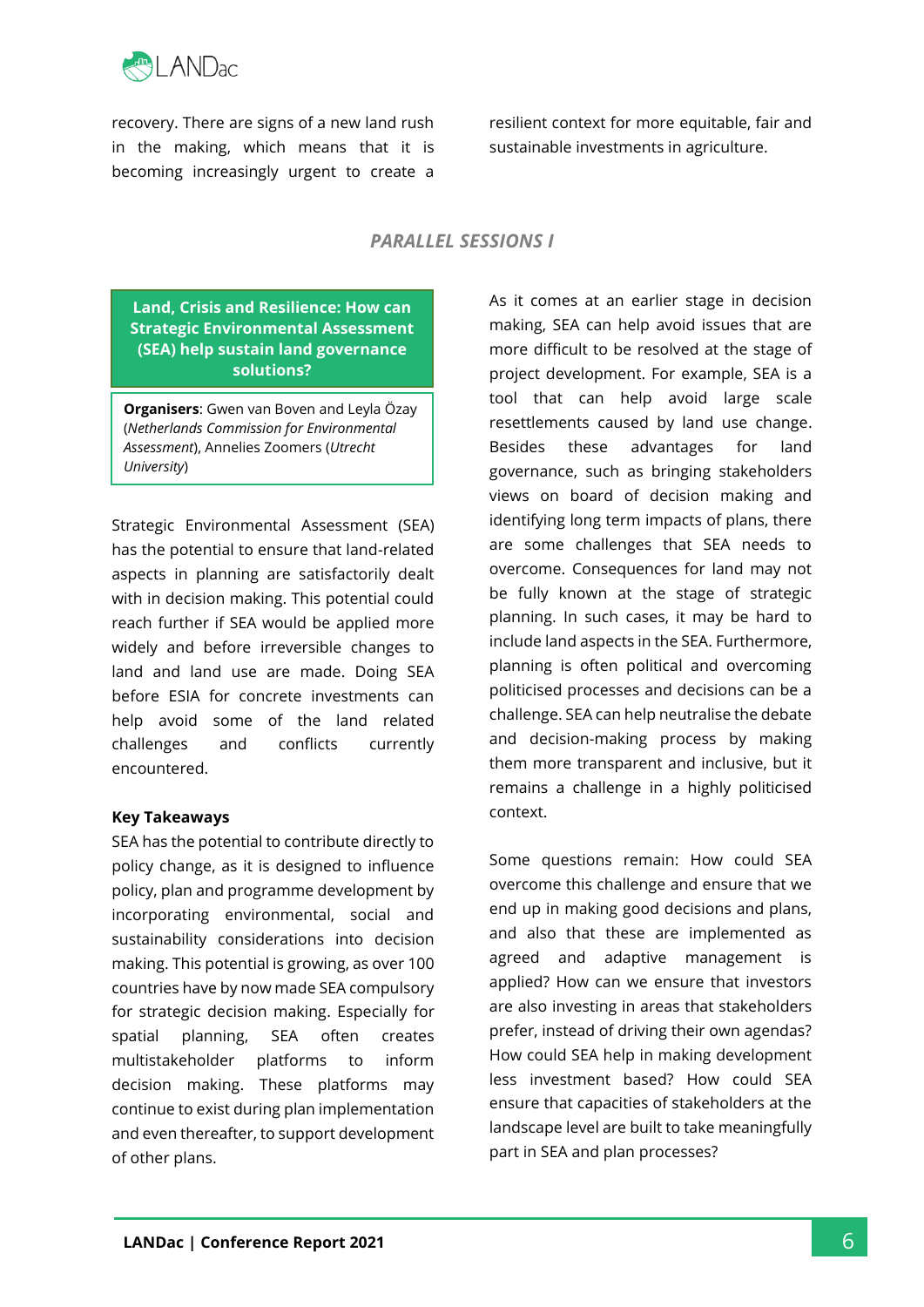

#### **Key messages for the way forward**

- − Land governance professionals could use the potential of SEA as a legal tool to engage stakeholders into formal decisionmaking processes
- − Financial institutions and bilateral donors should demand SEA because at project level some strategic decisions and impacts cannot be addressed
- − SEA community should pay more explicit attention to land governance challenges such as weak land tenure situations
- − There are many good cases / examples for participatory SEA and land use planning – there is need to learn from and upscale these good examples. Governments, NGOs, financial institutions and donors could all play a role therein.

**Behind the Brands 8 Years Later: An assessment of food and beverage companies' delivery of land rights commitments**

**Organisers**: Barbara Codispoti and Chloe Christman Cole (*Oxfam*)

From 2013 to 2016, Oxfam's Behind the Brands campaign called on the 10 biggest food and beverage companies to adopt stronger land rights commitments. Now, as the coronavirus pandemic worsens inequality and food insecurity around the world, we asked the question: Are companies taking meaningful steps to implement their commitments?

- − Examples from Malawi, Guatemala, and PepsiCo are promising case examples of companies working to get land rights 'right'.
- − National companies some suppliers of agricultural commodities to PepsiCo and other food and beverage companies – are powerful actors in their contexts. Encouragement from buyers/end user

companies can help ensure these companies engage meaningfully in multistakeholder processes and work to address land tenure issues.

- − In addition to seeing promising examples in the cases presented today, we tend to see more action and engagement by companies on commodities like palm oil, where NGOs and civil society has been long highlighting issues through campaigns and other tactics. How can we ensure progress in other commodities, too?
- − The need to address land rights and related human rights and environmental sustainability issues holistically, but at the same time, the challenge of decoupling land rights so that it gets the attention it requires to address the issues.

**Working in Crisis Mode: Lessons from land governance interventions in fragile and conflict–affected settings**

**Organisers**: David Betge (*ZOA*), Tony Piaskowy (*Cadasta Foundation*) and Mathijs van Leeuwen (*Radboud University*)

This session brought together colleagues from different organizations working in the broad field of land rights, discussing lessons and experiences from working in crisis mode, in fragile and conflict affected settings. The participants shared experiences, challenges they faced especially during Covid, the solutions they found and critically reflected on shortcomings and unsolved issues. Tony Piaskowy of Cadasta sketched out their experiences and lessons from continuing their work during Covid. Anna Locke of ODI presented on Why Land is Important in Understanding Violent Conflict: Strengthening Conflict Analysis and Prediction Tools. Mathijs van Leeuwen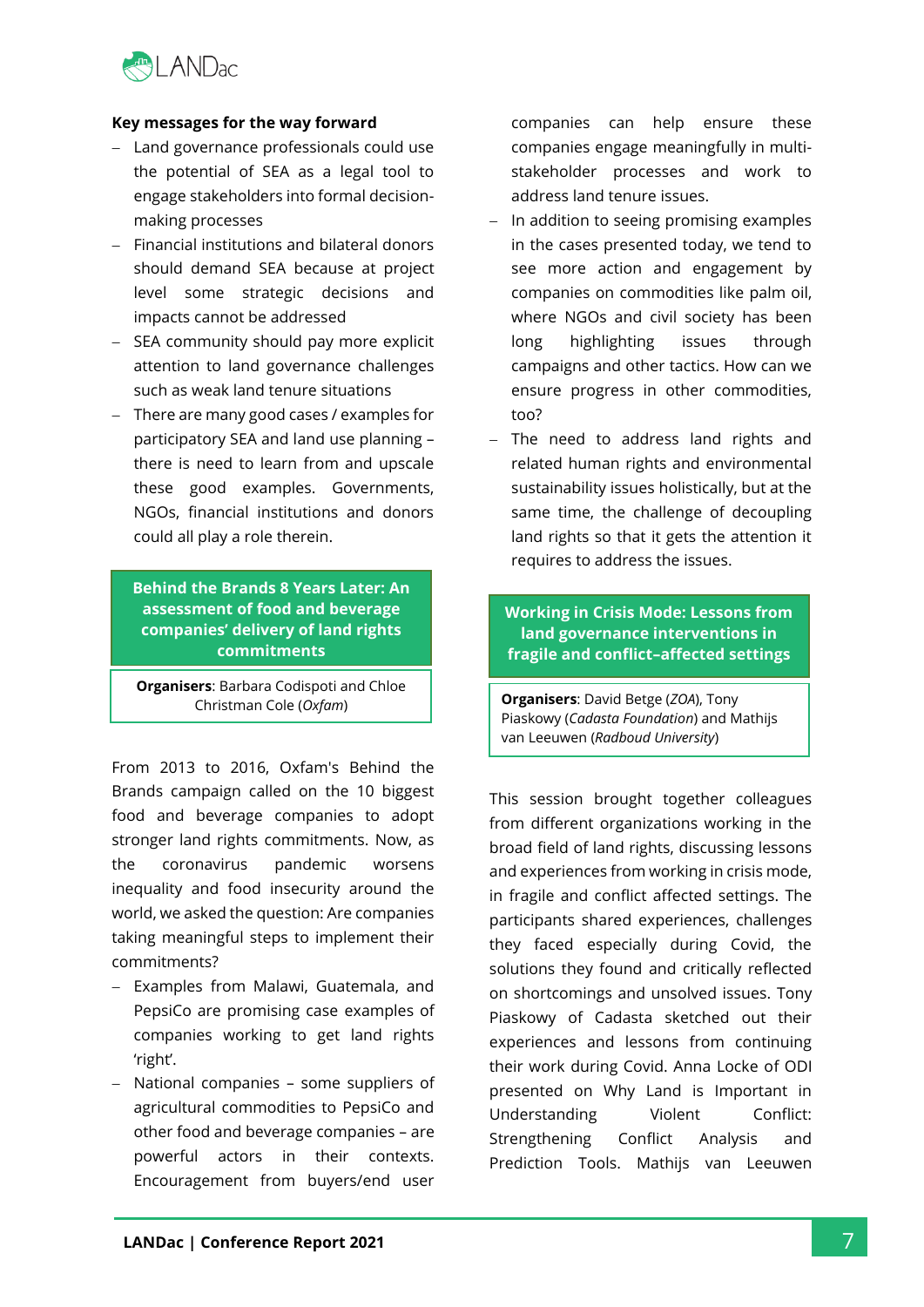

brought together the insights from practice and research to draw broader lessons and point out issues for discussion.

#### **Key takeaways**

- − While Covid brought particular challenges, those working on land rights in fragile and conflict affected settings are already used to working in crisis mode.
- − Digital technologies can provide work arounds when travel is restricted.
- − Access restrictions force greater localization and strong local actors – shift of power.
- − Strong networks and relationships are key to ensure effectiveness in crisis mode.
- − Digitization of land data comes with very specific challenges around legitimacy.
- − The impact of Covid on (perceived) tenure security is not yet clear.
- − Perceived tenure security can be one factor driving conflict but also the other way around.
- − Vulnerable group's tenure security was particularly affected by Covid.

# **Ground Up Land Governance Experiences**

**Organisers**: Marc Wegerif (*University of Pretoria*), Paul Hebinck (*Wageningen University/Rhodes University*), Eileen Wakesho Mwagae (*Namati*) and Buhlebenkosi Nxumalo (*International Land Coalition*)

This session was a space for land activists to share how they are organizing grassroots land and land governance reforms to build resilience in the face of crises. These initiatives are many, from women organizing to defend their land rights in the face of gender discrimination, to land occupations led by landless and homeless people to meet their needs, and community initiatives to improve communal land governance.

The crises we face are many, from climate change, COVID-19, inequality, and instability. States are often failing to ensure access to land for those who need it (for production and homes) and failing to secure the rights of the most vulnerable. This leaves communities organizing their own solutions. There is much that can be shared and learnt from such grassroots experiences around the world. Some of these cases are documented through initiatives such as the International Land Coalition's community land protection learning initiative and database of good practices, but there has not been much discussion of them. This platform has been an opportunity for those directly involved to share with others, share with communities facing similar challenges, and share with practitioners and academics working on these issues.

# **Land and Food: Towards fair and sustainable food systems**

**Organisers**: Romy Santpoort and Guus van Westen (*LANDac/Utrecht University*), Janwillem Liebrand *(Utrecht University*)

- − Any intervention that aims to increase food production or address food security should be rooted in the community.
- − Current framing of Africa and farmers has helped to legitimate global hierarchies and Western, expert-led interventions.
- − Policies and interventions that address women should be based on localityspecific knowledge, that includes nuances such as the interactions between women and men in that locality as well as women's interactions with each other.
- − 'Bold actions' as announced by the food systems summit raise questions. Should we not intervene less and ensure more anti-colonial action that allows for farmers to lead the development process?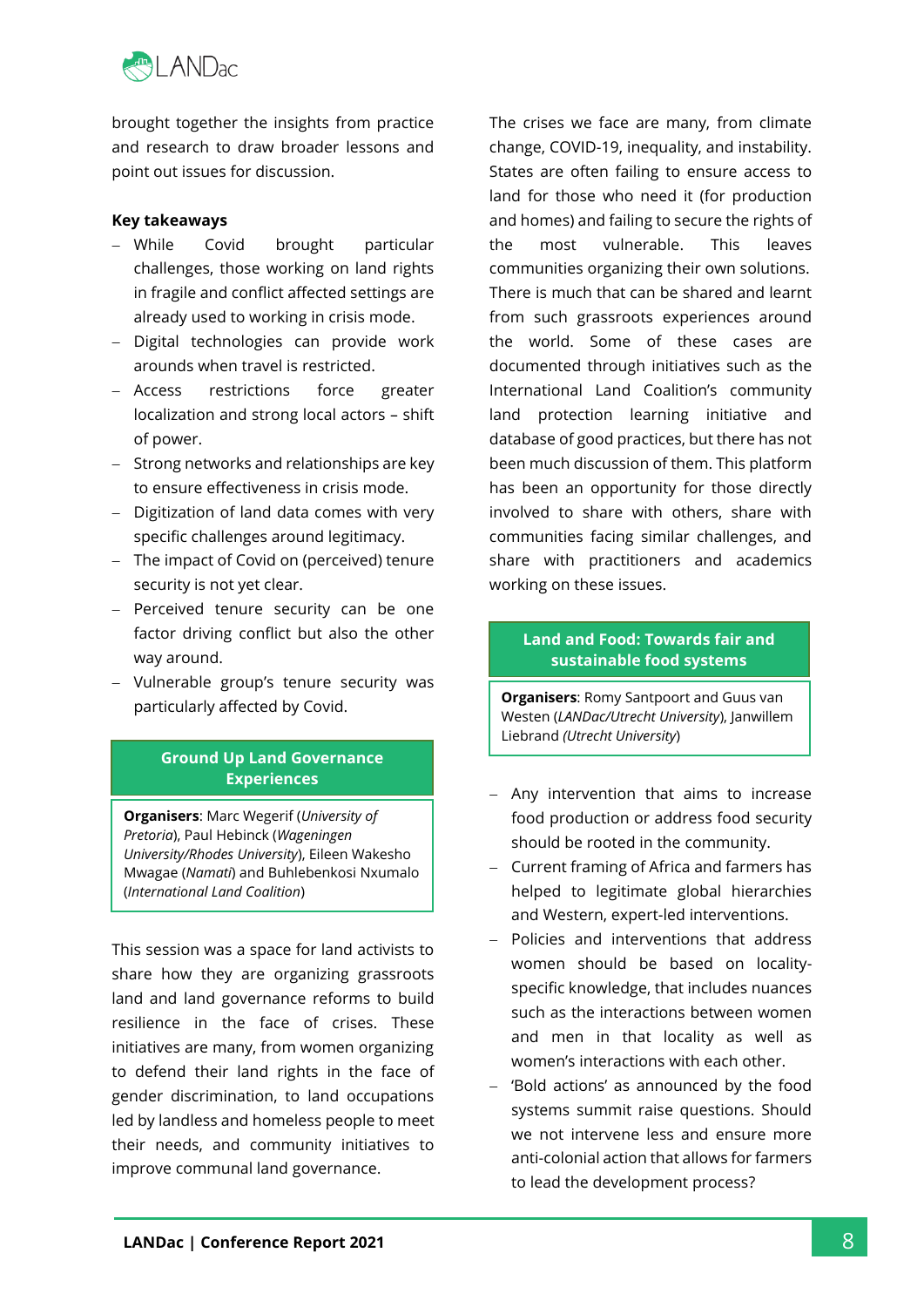

Mapping Farmer-led irrigation development (FLID) in Africa, examining FLID through a Remote Sensing Lens and how this influences interpretation and engagement:

− Technology-driven interventions and policy interventions often undermine farmer-led innovations in the global South, disregarding farmer-led initiatives. Remote sensing is often used to map irrigation but is also often contested. This raises more fundamental questions: what is a good development trajectory?

Landing a better deal? Women negotiating access to land and water for farming in the context of a Dutch-supported genderinclusive water-productivity project in Mozambique:

− Old discourse and framing of women as farmers (being vulnerable and marginalised) still shape many developmental projects today. Women are not a heterogenous group and interventions should better fit local contexts.

Decolonising communication in food security interventions in Sub-Saharan Africa? Towards sustainable and fair policies and interventions:

− We should decolonise framing of farmers as 'primitive' and 'marginalised', as is often done in policy-research debates as a remnant of colonialism.

Inclusive Agribusiness and local food security findings from the Follow the Food project:

− Interventions aimed at inclusive business models tend to favour the better-off farmers and are not inclusive of the poor and smaller farmers. Furthermore, they often clash with local realities.

"We should focus on what kind of systems farmers like to develop." - *Wouter Beekman*

> "We should better understand the nuances of gender." - *Bella Schultz*

"Instead of problematizing farmer-led innovation, we should start to problematise expert-led innovation and build on existing innovation of farmers" - *Janwillem Liebrand*

"Business-led development strategies are not supported by our findings" - *Guus van Westen*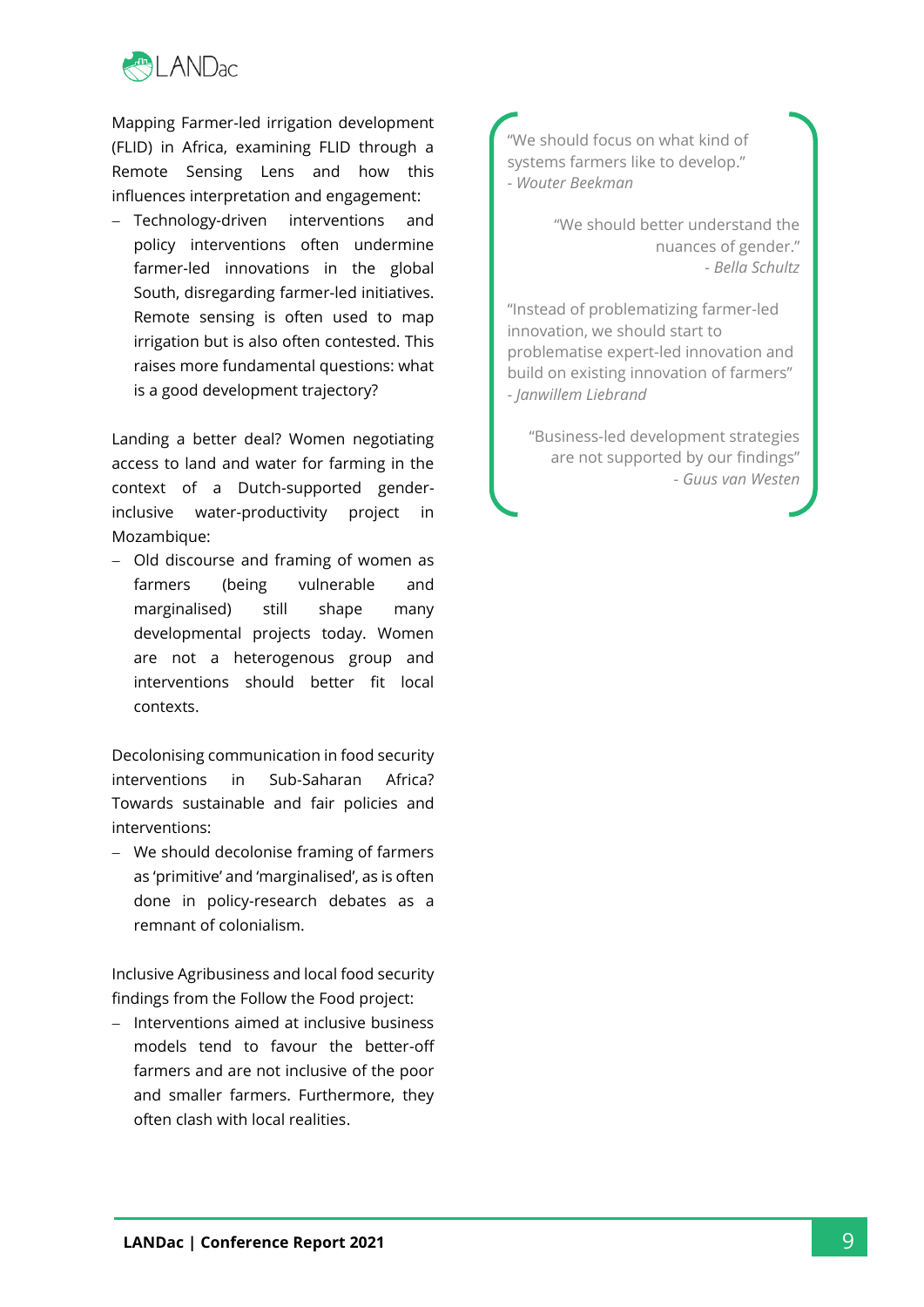

# **DAY 2**

## *KEYNOTE SPEECH*



*Barbara Codispoti (Oxfam) introduces the keynote speech of day 2; Silas Siakor. Silas is a longstanding environmental and human rights activist, and Liberia Country Manager with IDH, The Sustainable Trade Initiative.*

**Silas Siakor** – Keeping the promise: When governments let up, civil society, academia and private sector must step up



Silas Siakor states that it is crucial to formalize and legally protect land rights of local communities, Indigenous Peoples and disadvantaged groups in order to tackle the multiple and intertwined crisis we face. Urgent and collective actions are needed to protect land and leave a healthy planet behind for our children and grandchildren. There are successes and messages of hope but there are also opportunities that we are

letting slip. He states that civil society, academia and private sector could do more to keep the promise that secured land rights of local communities and Indigenous Peoples can lead to shared prosperity, better land and natural resource governance, and a healthier planet. He makes his arguments by using the case of Liberia as an example.

Despite its richness in natural resources, Liberia ranks 175th out of 189 countries listed in the UNDP Human Development Index. Weak governance, corruption, exclusion of the vast majority of the population from the political and economic life of the country, and economic collapse in the 1980s have led to a civil war breaking out in 1990. During the 14 year conflict, natural resources were plundered by warlords in cohort with logging and mining companies. Now, civil society organizations and their international allies have an opportunity to work with the government, private sector and other stakeholders to support local communities to turn their Bundle of Rights into meaningful and positive changes in their overall wellbeing through sustainable lifestyles, shared or inclusive economic prosperity, and good governance.

Progress is being made regarding formalizing land rights, such as community ownership and control of their customary land. In a world where civic space is shrinking and external actors continue to wreak havoc on Indigenous Peoples and local communities, these are important developments.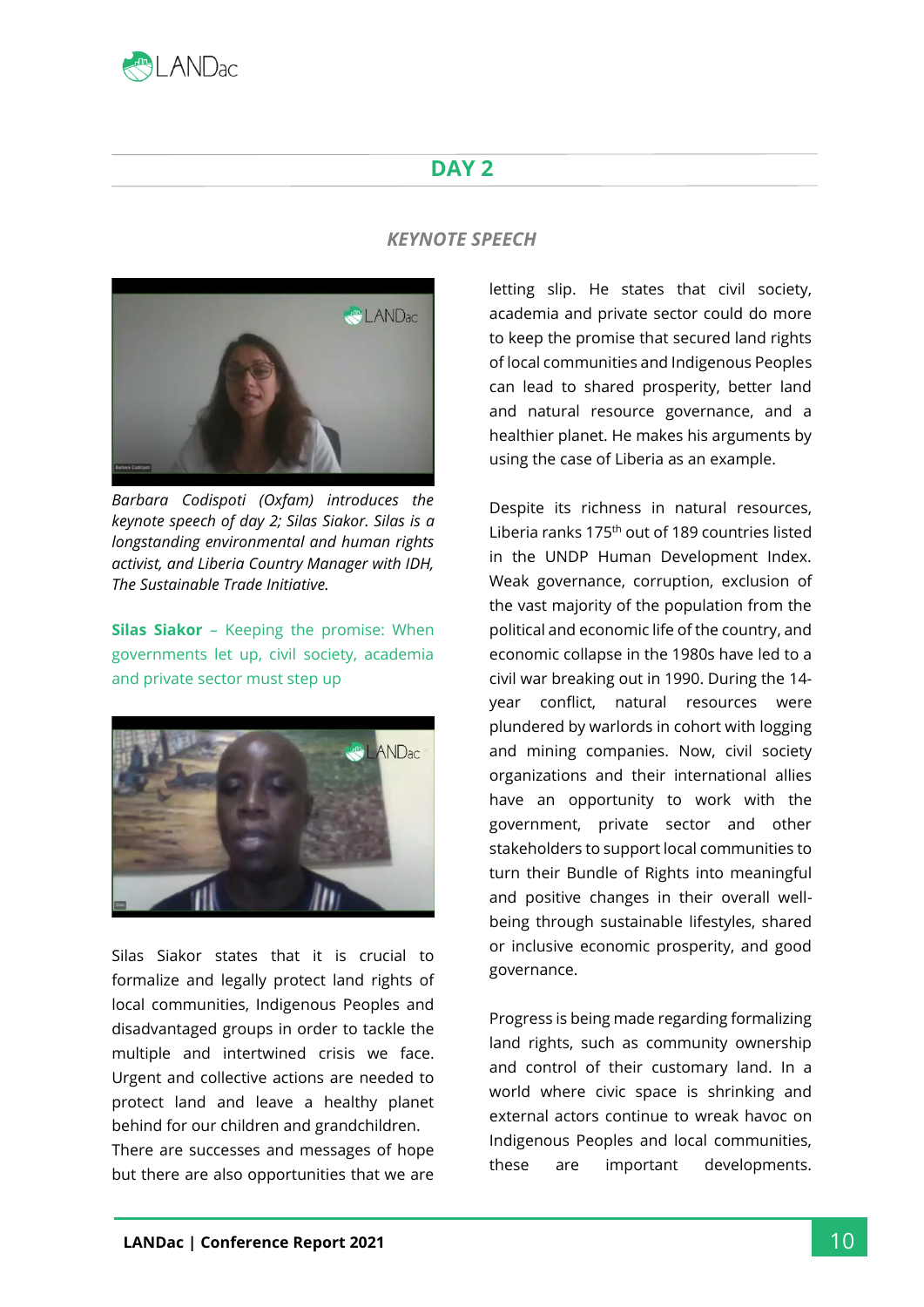

However, he also defines some serious challenges.

First, he mentions weak land governance at the local level. Land-related disputes can escalate into violence that leaves in its wake destruction of lives and properties. While we applaud civil society organizations for their efforts supporting these communities, we must also challenge them to improve the quality of their services. Civil society needs to take steps to strengthen their technical capacities embedding competent multidisciplinary teams in the communities they support and being more accountable for the resources they receive. Second, due to the patriarchal base of land inheritance, there are many people without land. A man forfeits his rights to land when he settles at his wife's home. She, however, does not inherit any land from her father, which leaves their family and family members yet to be born without any land. He states that researching and understanding this phenomenon could contribute to further improvements in policies and laws governing customary collective land rights. Third, there is often a lack in strategy for what happens after the secured land rights; is the impact they want to have ensured through their strategy?

A robust civil society strategy that explores these and related questions; a strategy that is forward thinking on supporting communities' capacities for sustainable development combined with sustainable governance of natural resources; a strategy that aims to enable land use to produce more in sustainable manner, protect our land, water and forest resources and deliver benefits for all – is the only pathway to keeping the promise. Private sector or companies for their part must step up and demonstrate that they are prepared to carry

out major reforms of their business models and practices including working with local communities to build mutually beneficial business relationship for shared prosperity in this new environment.

As times have changed, social conditions have changed, and the political economy of the land sector has dramatically changed. It is high time that academia do more to take advantage of the research opportunities or questions that exist in different countries to add to our body of knowledge. In Liberia, for example, there are so many questions that need urgent answers - if we are to deliver on the promise of shared prosperity and good governance of land and forest.

Let's be reminded that recognizing, formalizing and legally protecting customary land rights lay the foundation for resilience; but on its own, it is not enough. Civil society, private sector and academia should do more to work with local communities and Indigenous Peoples where their rights are established to march towards a just, inclusive and sustainable future.

"Recognizing, formalizing and legally protecting Customary Land rights lay the foundation for resilience; but on its own, it is not enough. Civil society, private sector and academia should do more to work with local communities and Indigenous People where their rights are established to march towards a just, inclusive and sustainable future." *- Silas Siakor*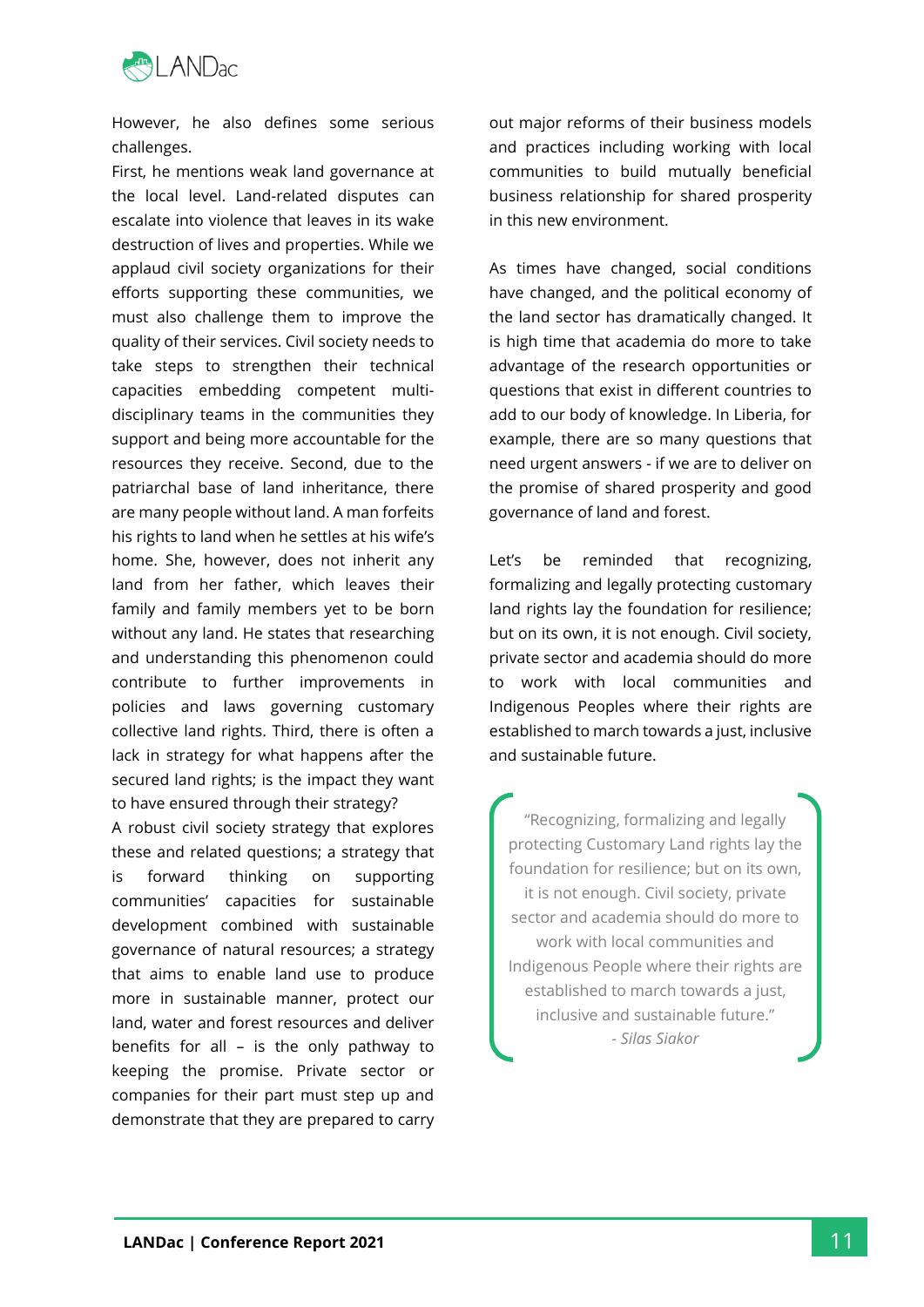

# *PARALLEL SESSIONS II*

#### **Critical Insights on the Land Governance Orthodoxy**

**Organisers**: Kelly Askew, Howard Stein and Laura German

Theories of change, or "structured set of assumptions regarding how an intervention works (or is expected to work) and how it influences (or is expected to influence) processes of change", are a key component of all development interventions. Yet these theories of change often fail to hold up under the evidence, and often mask the real underlying agenda driving change. In this panel, we suggest that land titling and related land governance interventions posed as responses to the "global land grab" are less pathways to women's empowerment and tenure security for the rural poor (as profiled in the dominant theory of change), than a mechanism to commodify and financialize customary land in the global South for the benefit of local, national and foreign elites.

Findings from Tanzanian household survey data show 25% of households with title deeds (CCROs) still feel insecure, and there is high concern about potential land grabbing by the central government. A majority of those without CCROs (66%) indicate a desire to have them to feel secure, yet a majority of those with CCROs (57%) indicate that the CCROs have not improved their lives. Assumptions about formalization reducing conflict also prove false as measured by the substantial rise in land conflicts in the country, the largest type of conflict taken to courts. In fact, titling appears to be a driver of conflict in many cases.

Findings from Cambodia, the world's most microcredit penetrated country in 2020, reveal that rather than reducing poverty through the successful promotion of local economic development (as claimed by dominant theories of change), the programmatic use of land titling to collateralize microcredit has led to a major reversal for Cambodia's poor majority. Individual over-indebtedness has soared; inequality has been exacerbated; local economies have been undermined; land has been lost; and locally generated wealth has increasingly been extracted by local and international investors.

The way "tenure security" is framed in international development circles contrasts significantly with the ways in which tenure and livelihood security have been conceptualized and practiced in the African context. Local ideas about what produces security have thus been marginalized within dominant discourses and theories of change. Dominant constructs are also shown to be key to legitimating the commodification of customary land.

#### **The Politics of Crisis Framing**

**Organiser**: Caitlin Ryan (*University of Groningen*)

#### Part 1

This first roundtable session considered what 'work' the framing of crisis does in relation to land, and what kinds of politics are made possible when framed in terms of land 'crisis' in particular, it focused asked participants to focus on two questions: 1) within your research, how do you see the politics of crisis framing at work and 2) does crisis framing change the view of what people or states have of what land 'is' or what it can be in the future.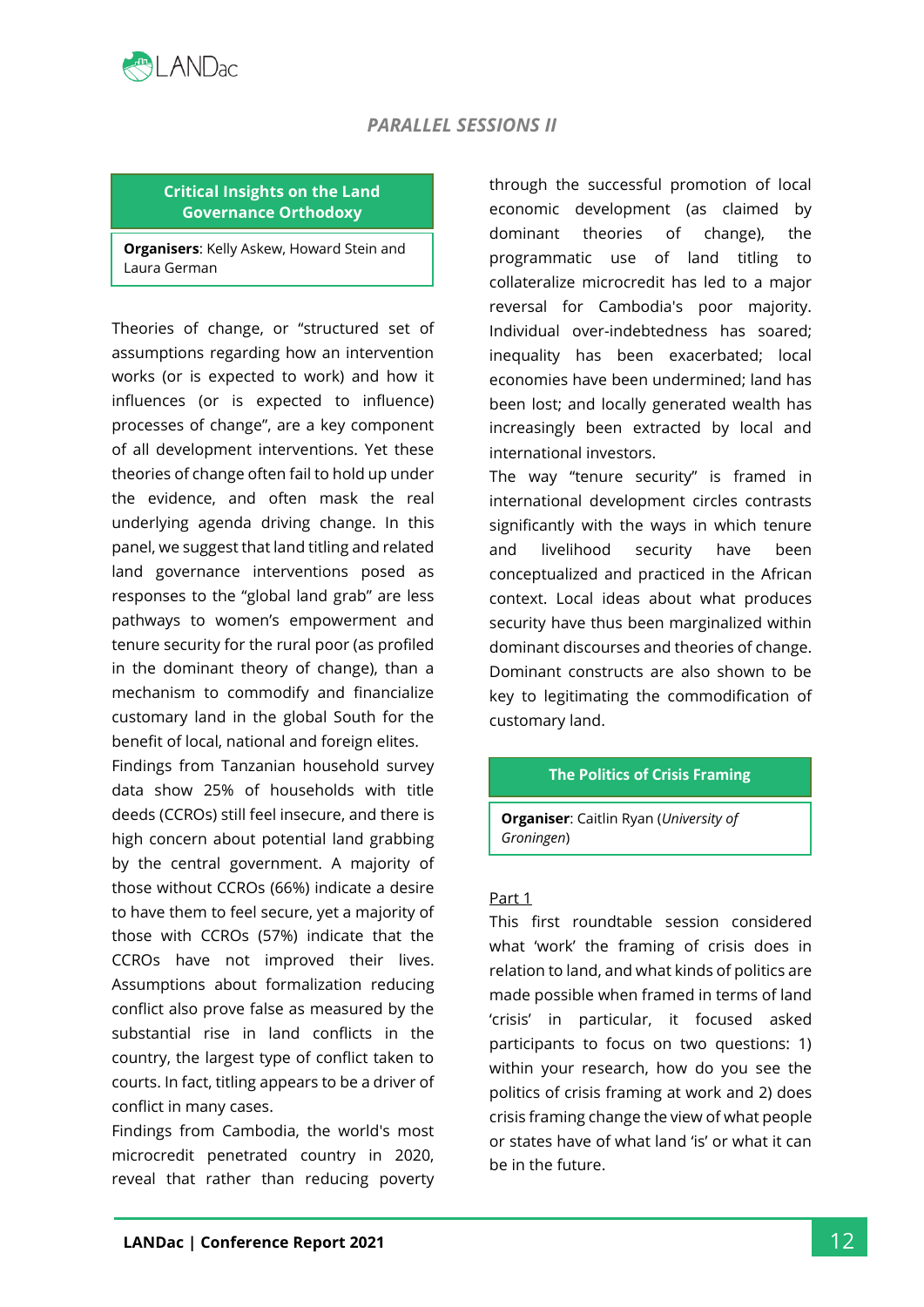

- − Making reference to 'crisis' can be a way to avoid difficult and complex political questions and structural inequalities in land governance.
- − Crisis should be seen as a narrative, rather than an objective 'thing.'
- − It is social construction, with strategic objectives, that allows for normative acts.
- − In relation to land governance, it can 'miss' the degree to which communities experience 'slow onset disaster.'
- − The use of crisis framing requires someone to make a declaration of 'crisis' – we should consider who is making this declaration, and who is included and excluded by it.
- − Often, (but not always) it is the 'international community' who declares a 'crisis' but without necessarily understanding the complexities and histories at play.

#### Part 2

This second roundtable session considered how the 'practice' of crisis signals an abrupt temporal 'rupture' and how this makes it possible to obscure underlying structures of power, particularly in the context of the relation between land and climate. In particular, it focused asked participants to focus on two questions: 1) within your research, how do you see the politics of crisis framing at work and 2) How might a frame of crisis contribute to reinforcing uneven /exploitative relations.

Making reference to 'crisis' can provide an opportunity for people in power to push a particular agenda.

- − It is essential to consider what making reference to crisis does to determine who 'counts' and who is made expendable.
- − Thinking about how crisis is referenced should also consider the historical processes at play.
- − Climate 'crisis' is inseparable from colonial conquest and should not be seen as a recent rupture.
- − Traditional global powers are using reference to climate crisis to further their own agendas.

# **How Community & Women's Land Rights Relate to Climate and COVID-19 Vulnerability and Resilience**

**Organisers**: Swaleh Kitasi (*ActionAid Kenya*), Abul Azad (*ActionAid Bangladesh*), Sophie Kwizera and Danny Wijnhoud (*ActionAid Netherlands*)

This session zoomed in on the local situation and challenges faced by grassroots communities and women in some lowincome countries. It provided an overview of support provided by Civil Society organizations (and governments) facilitating communities, women in particular, to step up the efforts to strengthen their land rights and to generate resilience in face of the climate and COVID-19 challenges they are facing.

More secure land tenure provides much better opportunities to face climate and COVID-19 challenges by investing in high biodiversity local food & income systems. However, many so-called "development" projects (salt mining, shrimp farming, agribusiness) rather resulted in land & water grabbing, pollution, food security and livelihoods challenges instead. Within the context of so-called "development" projects, local communities, in particular women, being even harder hit and got more deprived by the climate and covid19 crises.

Support provided by CSOs resulted in some stepwise local successes standing up against land grabbing and provide support to community and women land rights, however, compromised by Covid19 challenges resulting in threats to women; community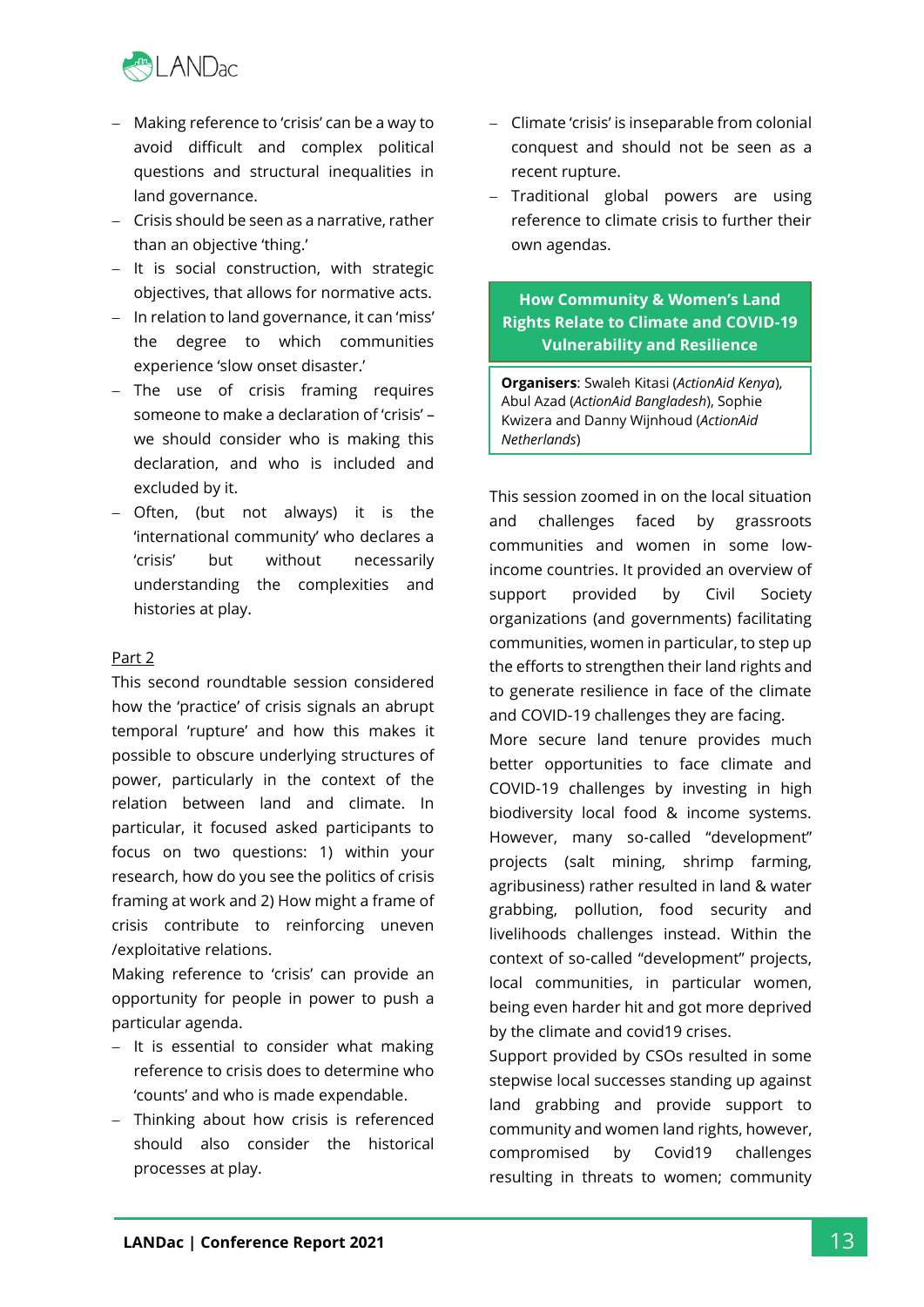

consultations skipped, more violence against women, land grabbing and repression (patriarchy) under the COVID-19 radar.

The Netherlands does support land governance programmes, but it is relevant to monitor whether these are bottom-up, inclusive and pro-women enough. In addition, The Netherlands should act on the large international trade footprint on community and women's land rights. Human rights, including Women's Land Rights and Due Diligence, should be mandatory with zero-tolerance to land grabs.

Current efforts aimed at supporting community and women's land rights appear to be insufficient with land concentration only increasing. Women's land rights are prime human rights and to be raised on the agenda, in particular in climate action and efforts aimed at the right to food too, essential for communities and women's climate and COVID-19 resilience.

# **Effective Justice Pathways for the Protection of People's Land Rights and Prevention of Conflict**

**Organisers**: Janine Ubink, Bernardo Almeida (*Van Vollenhoven Institute*) and Connor Clerke (*Rift Valley Institute*)

Land is a central resource in most people's lives, with economic and strategic value, cultural significance and political relevance. The increased demand for land caused by phenomena such as population growth, migrations, and climate change is a source of tensions between the state, individuals, communities, actors from the private sector and other land users. The connection between land and conflict is not new, but the ever-growing competition for land has highlighted its role in generating conflict. States and development agencies have been searching for strategies that can enable justice seekers and communities facing problems related to land access to find effective resolutions, consistent with the law and human rights standards. This panel has brought together researchers and practitioners working on or researching about land-related conflict and land justice initiatives, where they shared knowledge and compared the findings of their research.

# *PARALLEL SESSIONS III*

**Solid Ground: Applying lessons from an advocacy campaign in the context of a global pandemic**

**Organisers**: Habitat for Humanity Nederland

The world has changed in the year and a half since Habitat for Humanity closed Solid Ground, a 4-year global advocacy campaign

to increase access to land for shelter. The significant impacts of the COVID-19 pandemic and its economic fallout are still unfolding. The Solid Ground campaign helped to change policies and systems to improve access to land for shelter for over 12 million people. This session shared the lessons learned from Solid Ground including details of the transformative impact of land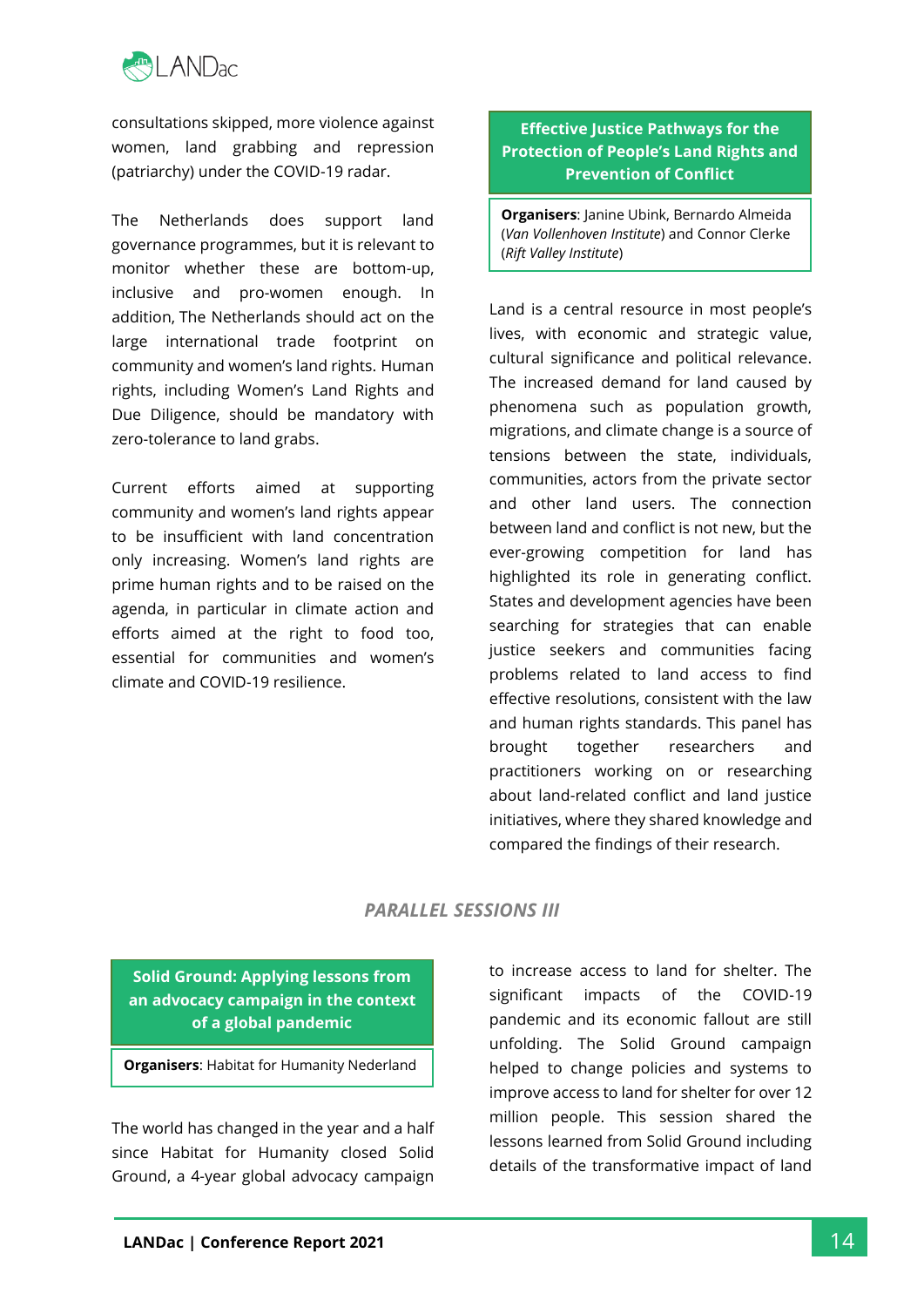

and housing against the background of shocks and stressors, using a case in point from Nepal.

#### **Key Takeaways**

The global pandemic has increased the urgency and push for better quality and more hygiene, especially in the urban reality. It also exposed how fragile the position of landowners is when there is no strong safety net from the government. During this panel the speakers emphasized the following key takeaways:

- − Engagement with governments is key in successful access to land for shelter.
- − We need to look beyond the traditional debates and embed the debate within broader industries and city-making practices.
- − There is a huge need for data and evidence-based engagement which will help to find these more creative solutions.
- From a field perspective, in Nepal we see that -aside from government supportcommunity engagement is key in raising awareness and public support.
- − There is need for a balance between the terms of rights and responsibilities within the area of land for shelter and to reach this we need to really focus on system and policy changes through long term goals and short-term action.

**Developmental Impact of Land-Based Investments in Times of Crisis: Learning and exchange facilitated by the LANDac Professional Learning Network**

**Organisers**: Teddy Kisembo (*Urban Action Lab/LANDac*), James Wangu *(Utrecht University/LANDac*), Annelies Zoomers (*Utrecht University*) and Romy Santpoort (*LANDac*)

The session addressed the impacts of landbased investments on poor and vulnerable people in the Global South. It facilitated an exchange of knowledge about the strategies that are employed on the ground to strengthen the position of these groups when it comes to negotiating for their interests with investors amidst the climate crisis and the global pandemic. How might we, as practitioners, researchers and policymakers contribute to increased developmental impact of land-based investments, especially in times of crisis? This was the question taken up by a professional learning community in the field of inclusive land governance: the LANDac Professional Learning Network. During the session, participants shared their experiences and work on the ground.

#### **Key Takeaways**

- − Before land distribution, the government should train the community and create awareness on managing and handling it.
- − Community meetings, stakeholder mapping, social impact assessments, grievance resolution mechanisms are key social risk mitigation strategies.
- − The gender aspect to compensation where women miss out on monetary compensation and only benefiting from the indirect benefits such as housing, school, clinic, projects set up by investor; this patriarchal notion needs to be fought.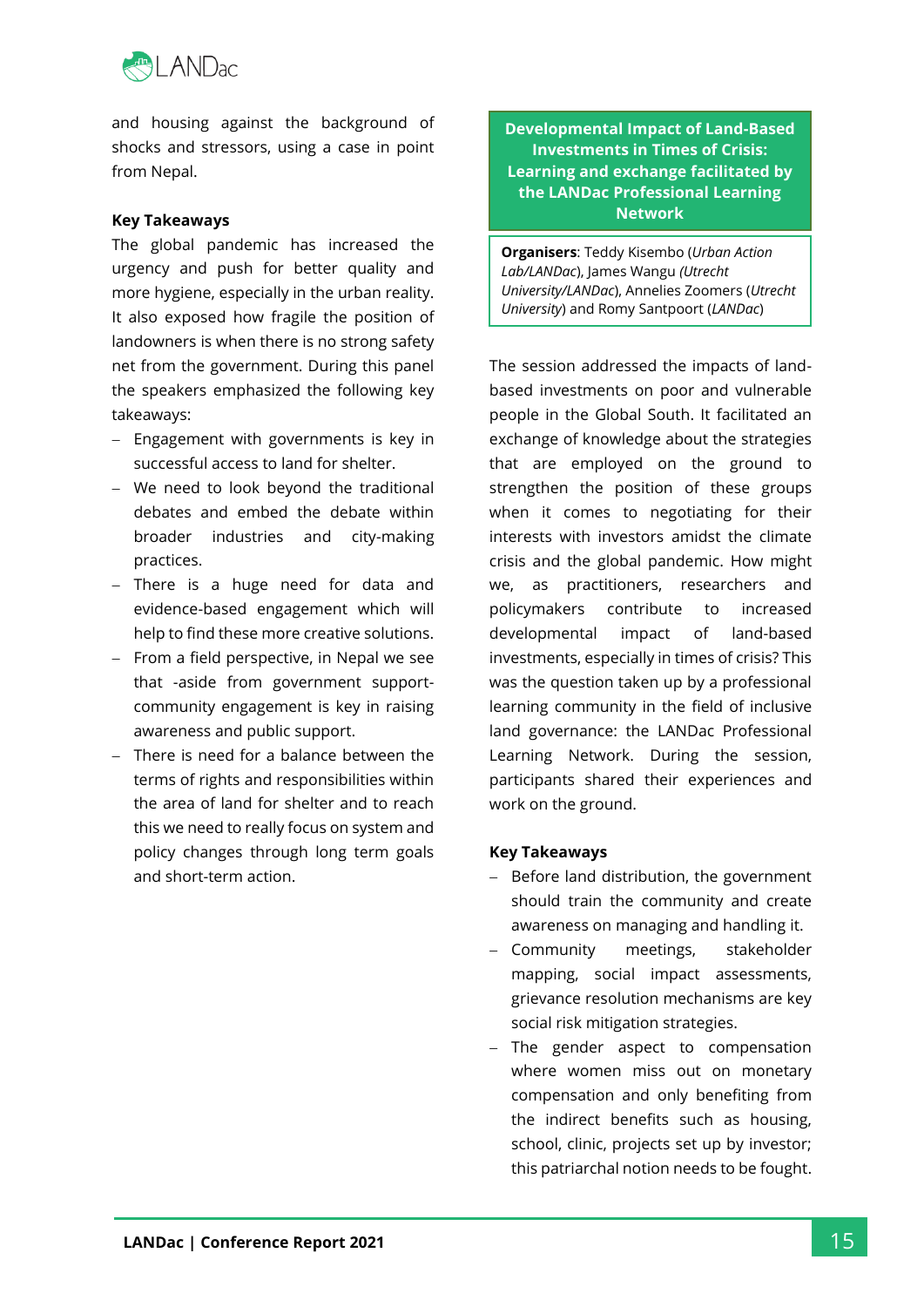

- − Communities who have lost land to LSLBI have not received adequate compensation for loss of livelihoods, which results in increased conflict and rural to urban migration.
- No mechanism in place to reduce to monetary terms all the benefits that communities derive from the land for purposes of compensation (Secondary land rights enjoyed by women, intergenerational rights and religious use of land).
- − Community participation in reality is informing community about the investments.

"Local community leaders are consulted; they fail to engage the rest of the community members. These leaders are predominantly men, so women's voice are not represented." *- Arach David James*

- − Communities living in areas where investments are taking place have been marginalized with insignificant or no returns for the loss of their land and/or water rights.
- − This lack of transparency poses serious governance challenges in LSLBI.
- − Land deals exacerbate the existing gender disparities in land access and ownership as opportunities arising from LSLBI tend to fall to men.
- − Recognize and respect all legitimate tenure rights holders and their rights.
- Decisions on LSLBI and their implementation should be based on good governance, including transparency, subsidiarity, inclusiveness, prior informed participation and social acceptance by affected communities.
- − LSLBI should respect the land rights of women, recognize their voice, generate

meaningful opportunities for women alongside men, and not exacerbate the marginalization of women.

**How Does Community Land Governance Intersect with Factors of Resilience in Rural Areas to Support Adaptation to Crisis Situations?**

**Organisers**: Annie McKee, Rosalind Corbett, Mags Currie (*The James Hutton Institute*), Rob Mc Morran and Jayne Glass (*Scotland's Rural College*)

This session sought to explore examples of international community land ownership and to collate the experiences of community land governance during the pandemic, responding to three questions. 1) How does community land and asset ownership support adaptation to crises, such as public health emergencies and the climate emergency? 2) What are the factors of resilience that community landownership facilitates, and how could that be further promoted (i.e., in different land tenure regimes)? 3) What options are there for policies to support greater community land governance in different international contexts, and what barriers remain?

#### **Key Takeaways**

- − The session considered how community land governance has and could respond to crises, including the climate emergency, biodiversity and ecological decline, and the Covid-19 pandemic.
- − Hearing from speakers based in Spain and Scotland, where despite the different geographical contexts and types of community land rights described, key crossovers emerged.
- − In both the Iberian Peninsula and Scotland, community empowerment and capacity (including knowledge and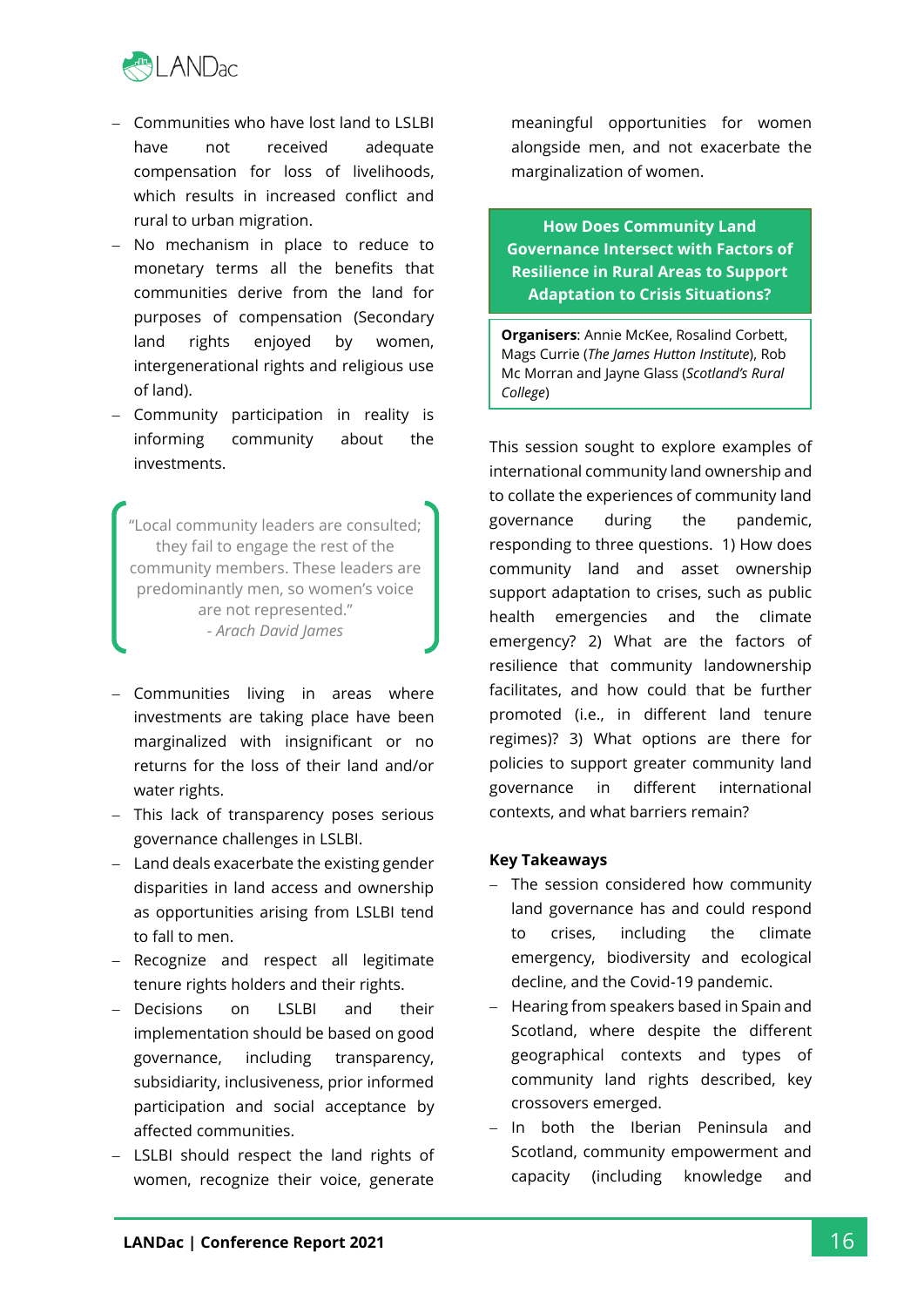

confidence) were critical to their ability to respond to crises, such as ongoing decline (e.g., ageing populations, decreasing landbased livelihoods), external shocks (e.g., the Covid-19 pandemic) and future risks (e.g., the climate emergency).

- − Similarly, both geographical contexts provided case studies that highlighted the role of strategic partnerships between community land governance and local development processes, integrating local government, community owners, and other key stakeholders.
- − In Scotland, the community landowners involved in the research presented demonstrated their unique ability to respond to the climate emergency, and support adaptation and climate-positive behaviours amongst members of the community.
- The Covid-19 pandemic highlighted the importance of 'everyday' community resilience to ensure there is capacity, resources, and community cohesion to support 'emergency' resilience. In this study, community landowners were well equipped to resource community initiatives to overcome the challenges of the pandemic and support those most vulnerable.
- − The discussion in this session emphasised the importance of democratic local government working in partnership with local residents, and supported by 'organised' community bodies, such as community landowners.

*"Factors that enhance community resilience include cohesion, capacity and collective action. The research showed that during the pandemic, the 'everyday' resilience held by the community landowners meant that there were systems already in place to respond to community needs."* - *Jayne Glass*

# **Extractivism, Bio-cultural Diversity and Climate Justice: Geographies of "unburnable carbon" for energy transition**

**Organisers**: Salvatore Eugenio Pappalardo (*ICEA Department, University of Padua*), Lorenzo Pellegrini (*International Institute of Social Studies, Erasmus University Rotterdam*) and Massimo De Marchi (*ICEA Department, University of Padua*)

In the midst of the global climate crisis, the "carbon-based economic model" remains the current paradigm for global economic and energy development. In contrast, to limit global warming at 1.5°C within 2035, the IPCC re-assessed the baseline scenario for the international climate policy agenda (2019). To pursuit this target, global emissions should be drastically reduced to 840, 580, and 420 Gt CO2 to have respectively 33%, 50% and 67% of probability of maintain global warming below the 1.5°C limit. These targets have obvious implications for the consumption and for the production of fossil fuels.

While much of the attention and climate negotiations has been on the demand of fossil fuels, the supply side and the associated land governance issues are experiencing a surge of interest (Pellegrini et al. 2020). In particular, interventions to limit the supply of fossil fuels have spatially explicit implications and intersect with land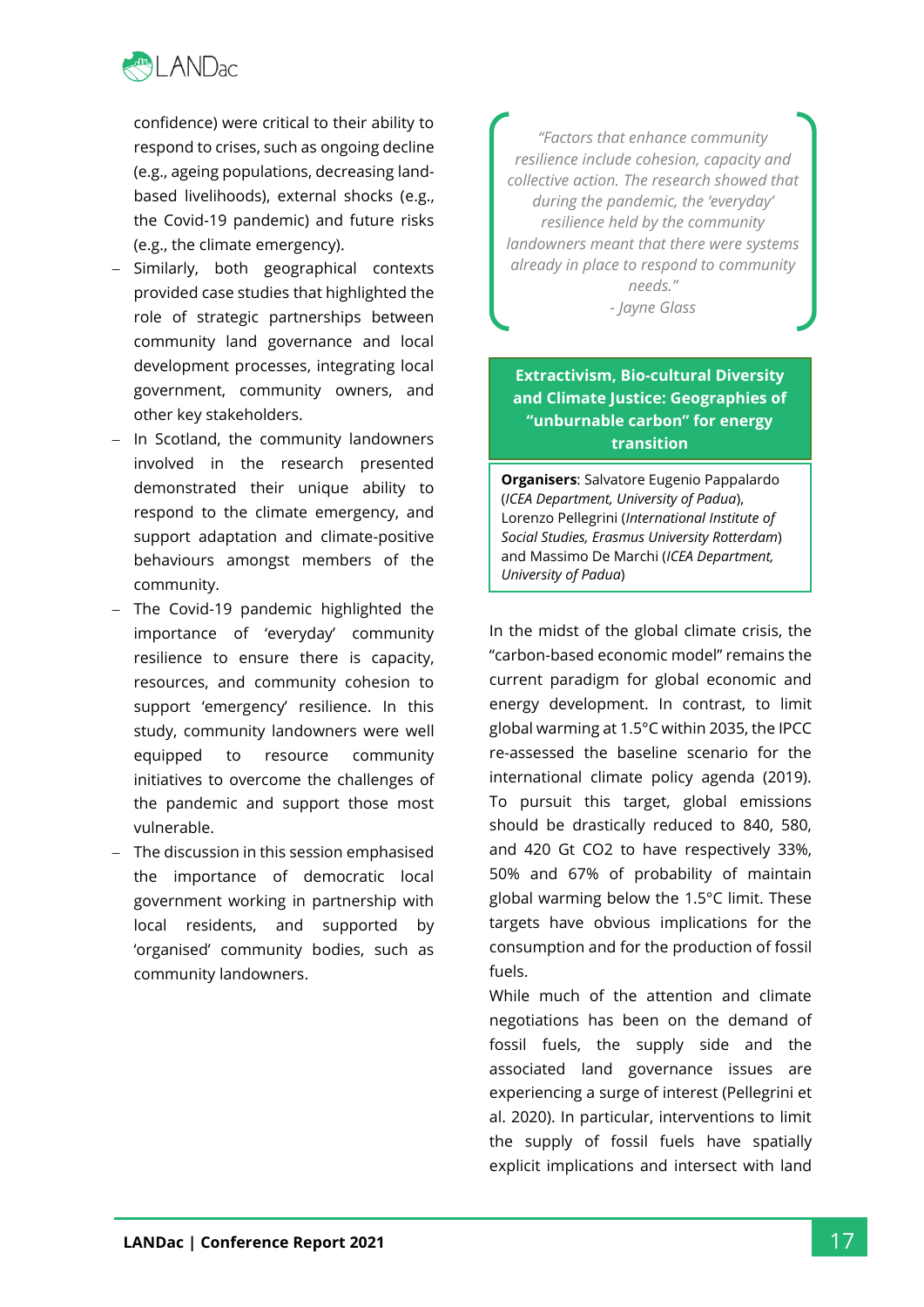

rights. On the other hand, recent estimations suggest about the 66% of oil, 43% of natural gas and 82% of coal should remain "locked underground" (Pye et al. 2020; Friedlingstein et al. 2020). In this framework, an interdisciplinary research was inspired by the "Yasuní -ITT Initiative" (Ecuador, 2007), the first political experiment worldwide about leaving fossil fuels underground in a crucial sector of Amazon Rainforest (Yasuní Biosphere Reserve), by combining nature conservation priorities with human rights protection. This inclusive approach is stimulating the international scientific debate about geographical criteria and institutional mechanisms to define Unburnable Carbon for climate justice and energy transition policies, in very high biologically and culturally diverse areas of the world. Geographical Information Science, which combines qualitative with quantitative methodologies, represents a cross -cutting approach to geovisualize and analyse overlaps between energy production and bio -cultural values. We will discuss the spatial criteria for supply -side climate policies, climate justice paths and the way they intersect land governance. This session explored the concept of "unburnable carbon" and the sociocultural, environmental and political dilemmas tied to its implementation. It also collected cross -cutting methodologies, case studies and reflections to leave fossil fuel underground, towards for climate justice and energy transition policies.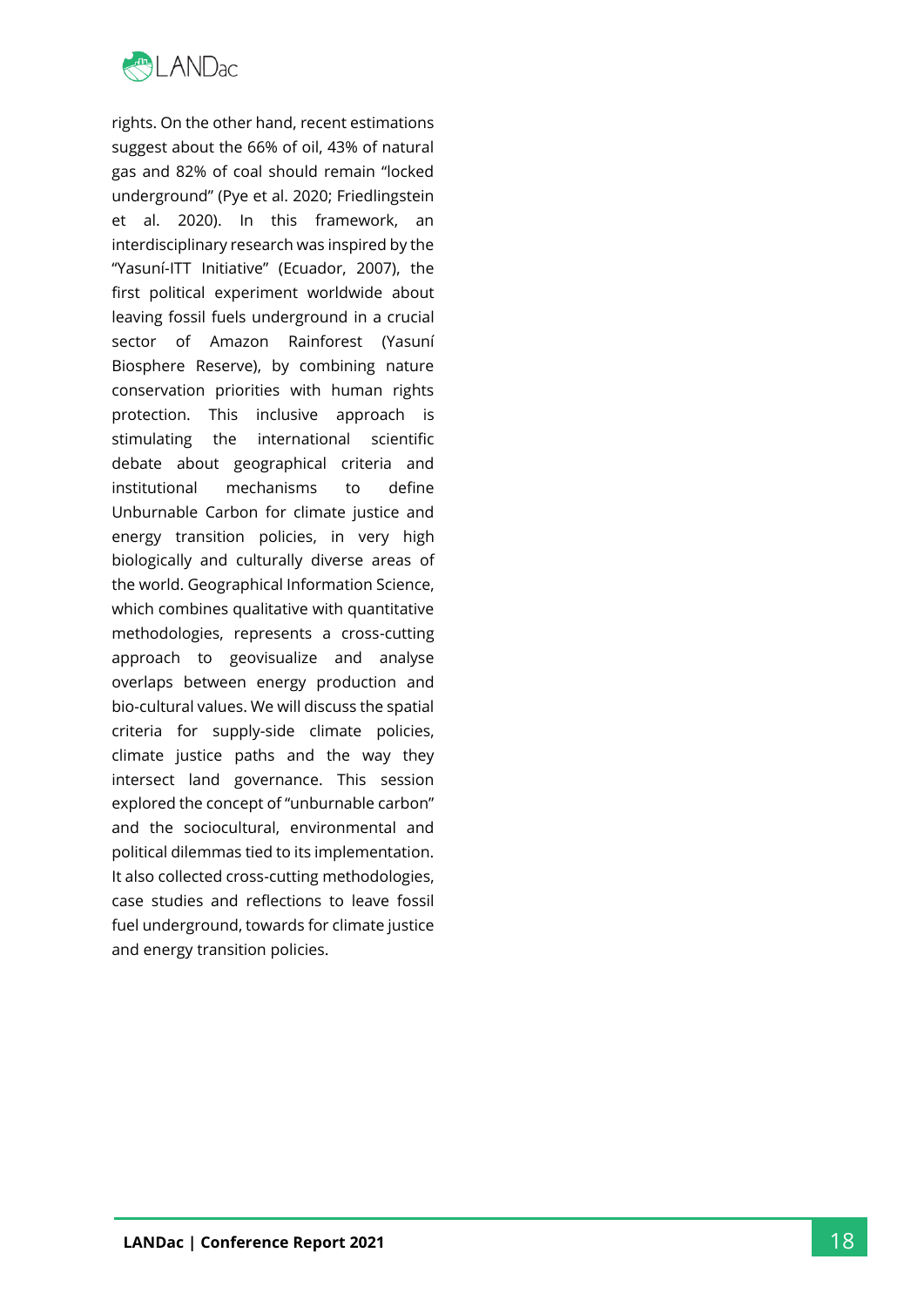

# **DAY 3**

# *PARALLEL SESSIONS IV*

#### **Challenges in 'Pro-poor' Land Registration: What lessons on crisis and resilience?**

**Organisers:** Mathijs van Leeuwen (*CICAM, Radboud University*), Gemma van der Haar (*SDC, Wageningen University*)

Over time, land registration has been associated with a diversity of desired outcomes, ranging from modernization and the promotion of sustainable agricultural production to protection of the livelihoods of small-scale producers notably women, peacebuilding or even nurturing good practices of local governance. In this session we have discussed, for a range of settings: How confident are we about the results of registration and formalization program? How have they been justified and have the ambitions been reached? Currently, land registration is considered as an instrument to foster resilience and climate change mitigation. Based on experiences to date, what lessons can be drawn of relevance to the climate debate?

#### **Key Takeaways**

- Land tenure registration, with an appeal to peacebuilding and development imperatives, often involves a depoliticizing move. Political choices are 'hidden' behind what are presented as 'technical' interventions.
- In practice, land tenure registration may contribute to a diversity of objectives like conflict resolution and agricultural development. These effects are only

realized, however, if they are explicitly integrated in project design and implementation.

- − On Java, colonial legislation vested absolute power over forests lands in the state. Contemporary granting of forest rights to farmers does not extinguish conflicts related to past criminalization, extortion and threats to farmers.
- − In Colombia, appropriation and registration of the baldios by powerful stakeholders over the past 150 years is one of the main causes of current land inequality in Colombia. These inequalities remain untouched by current land registration programmes.
- − While land registration could help achieve territorial peace, especially when at the core of a peace agreement, however its implementation relies on trust, security and technical capacity.

**Investing in Formal Land Rights for Commodity Smallholder Farmers: Lessons from land tenure publicprivate partnerships**

#### **Organiser:** Meridia

The Côte d'Ivoire Land Partnership [\(CLAP\)](https://www.meridia.land/cases/clap) brings public and private sectors together to work for affordable land documentation for smallholder farmers at scale. The panellists explained that land security should be at the core of corporate sustainability agendas because it translates into benefits across supply chains. Providing smallholder farmers with land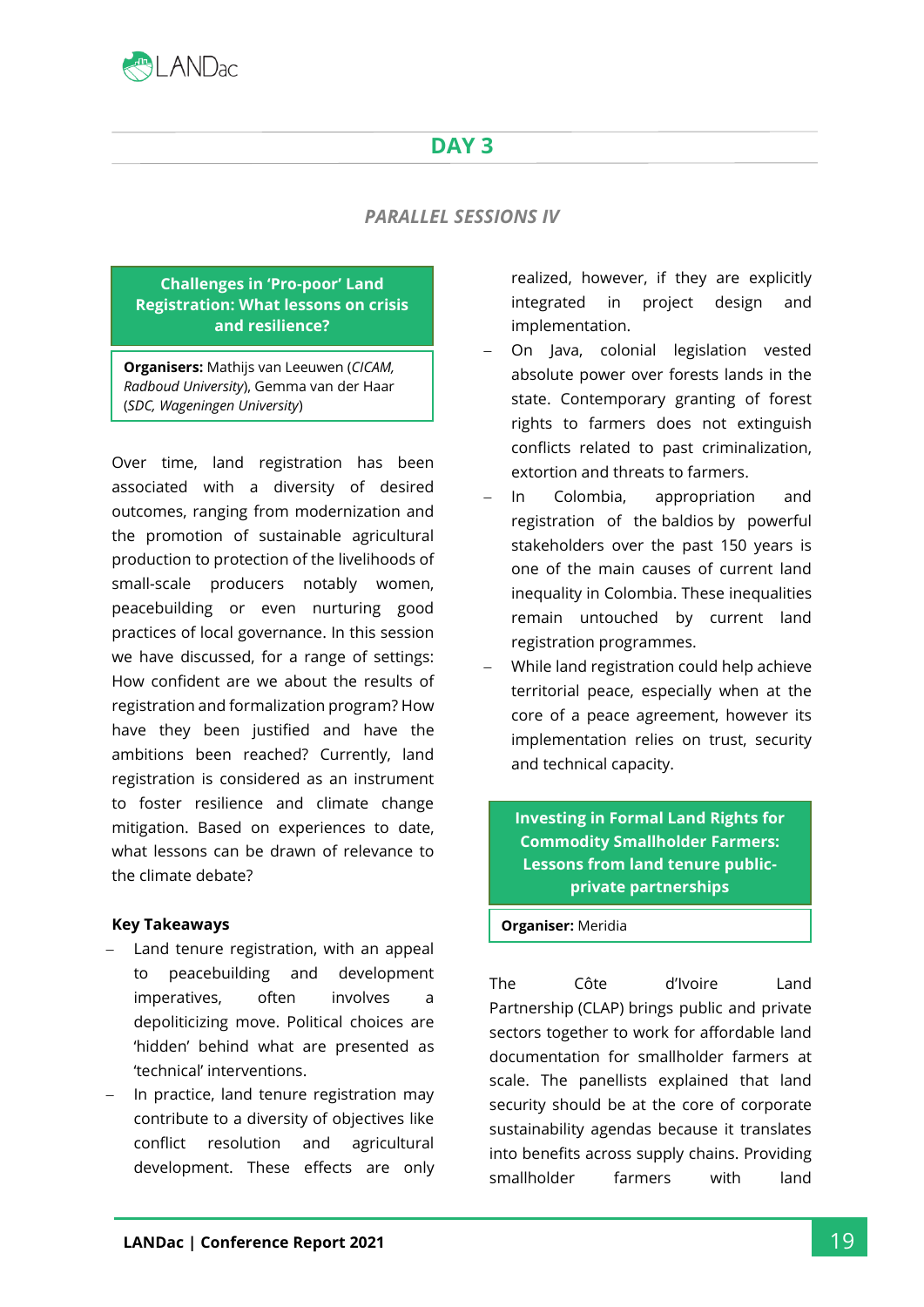

documentation to strengthen their land rights has an impact on their lives, their families and also their productivity. Most importantly, driving this goal through a public-private partnership (PPP) allows companies to engage in this topic in a more holistic and traversal approach in comparison with a single company's isolated efforts.

#### **Key Takeaways**

- − Secure land rights are key condition for sustainable production because farmers increase productivity, protect their family, invest in land, care for natural resources, and shift agricultural practices towards more sustainable farming.
- − Legal land documents for farmers also provide companies with a solid proof of the origin of production, and therefore a higher assurance of not being related to deforestation.
- − In the case of Côte d'Ivoire, tackling farmers' land rights insecurity translates into contributing to closing the living income gap, fighting child labour and halting deforestation.
- − PPPs allow companies to engage more actively in securing land rights for farmers and to leveraging funding for efforts at scale.
- − PPPs facilitate implementation support for companies wanting to contribute to secure land rights for farmers.

**Uneven Ground: The land inequality crisis, in the midst of our planet's broader inequalities and crises**

**Organisers:** International Land Coalition (ILC)

and Oxfam.

This session, based on the recently published report and broader work of ILC members on inequality, endeavoured to provide a

broader context of the world inequality crisis and to shed new light on the scale and speed of the growing trends of the land inequality crisis.

> **Perspectives on Pastoralism Film Festival**

**Organisers:** Coalition of European Lobbies

for Eastern African Pastoralism (CELEP)

A selection of films from the First Edition of the Perspectives on Pastoralism Film Festival were shown to deepen understanding of how diverse peoples across the world gain their livelihoods from extensive livestock production, using primarily rangelands that are not suitable for sedentary arable crop production.

**Sustainable Corridors? Urban land and mobility infrastructure development in an era of climate change**

**Organisers:** Kei Otsuki and Abigail Friendly

(*Utrecht University*)

This session aimed to generate discussions on different experiences of infrastructure development that addresses climate change in cities. It paid particular attention to new transportation "corridor" development, which has increasingly become popular as a way to redesign the rapidly growing city to reduce traffic congestions and thereby carbon emissions, promote affordable public transportation system, and to make public green spaces accessible for all the citizens. However, it is known that it significantly affects ways that urban land is used, accessed and governed by local communities. The session explored how the corridor development should address social equity and inclusion.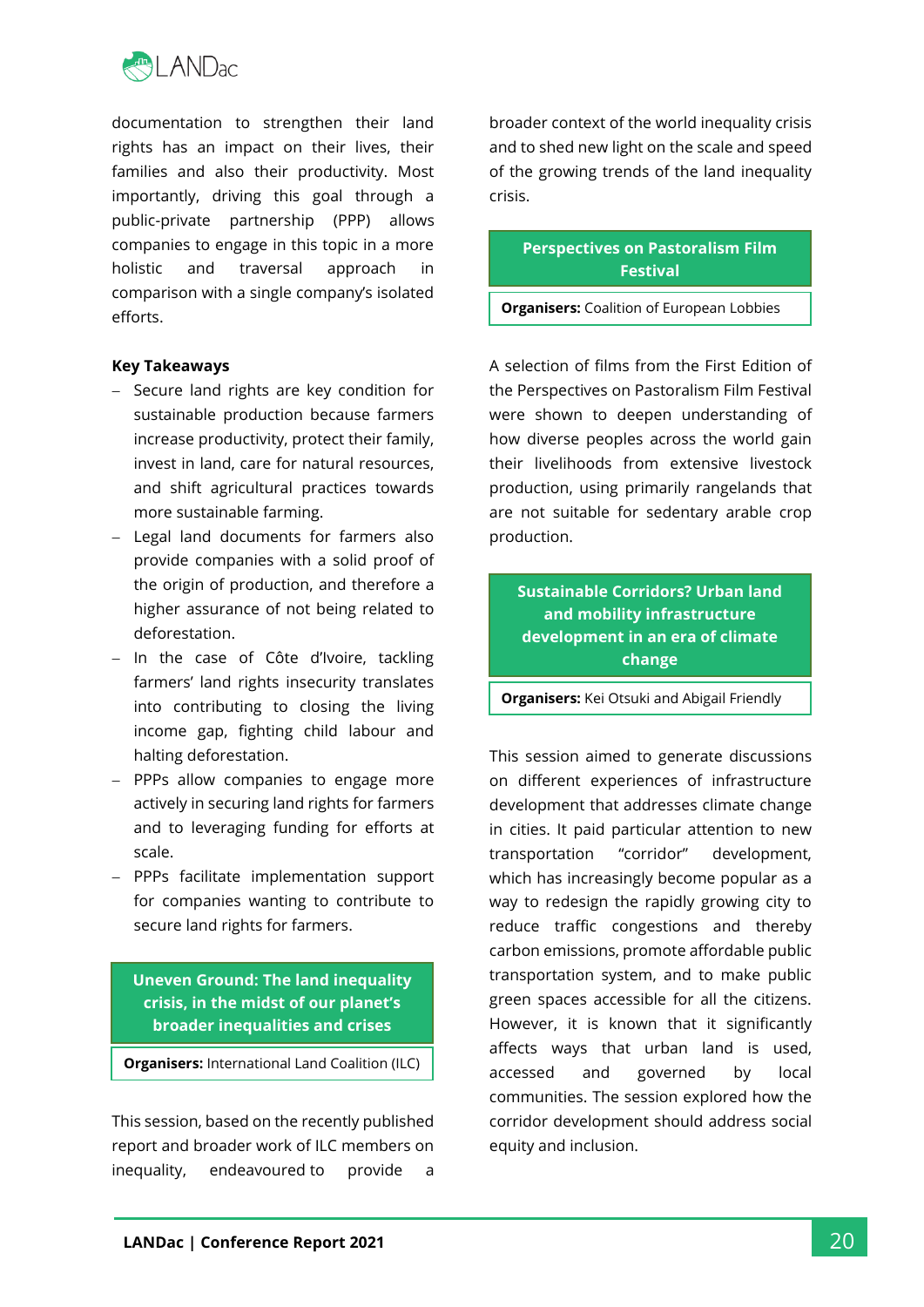

#### **Key Takeaways**

- − Problem of scale: Infrastructure planning for sustainable and resilient city making needs to weigh the difference between intervention for the city as a whole and for vulnerable populations within the city.
- − Timing of public participation: By now we all know that participatory infrastructure planning is important but the question of when this participation should take place the most effectively remains elusive. In particular, when large-scale infrastructure project decides to marginalize or even demolish one part of the city, affected citizens are always informed after such a decision is made – to agree on remedies such as compensation. Why don't citizens participate from the design of infrastructure and urban spaces?
- Long term engagement: Considering the importance of temporalities and

mobilities of urban dwellers, long-term observation and engagement by researchers, the government and civil society organizations must be envisioned.

− Building synergies between different infrastructures: We need more research to understand trade-offs between different, old and new, or green and transport infrastructures. Even though infrastructure planning increasingly talks about climate change mitigation and/or adaptation, one infrastructure often undermines another infrastructure and space's sustainability potential.

*"Green infrastructure is an effective method of climate change adaptation in cities. But this is only successful when communities are involved in reclaiming the space and maintain the infrastructure." - Raul Marino*

# *PARALLEL SESSIONS V*

# **Building Land Governance Resilience with Open and Transparent Land-data Systems**

**Organiser**: Laura Meggiolaro (*The Land Portal Foundation*)

The COVID-19 crisis exacerbated land governance challenges, including addressing failures in land governance systems, a lack of transparency, systemic corruption, and lack of accessibility to data. It undermines development progress on global food security and has driven people into poverty, while governments take license to develop indigenous and community lands and thus fuel the climate crisis.

The Land Portal Foundation & Open data Charter have joined efforts to create an Open Up Guide on Land Governance that outlines key land governance data types, how they should be collected, stored, published for improving land governance and transparency. This session showcased evidence of how open land governance systems can be used as a tool to untangle and ameliorate the damage caused by the lack of transparency and corruption, and demonstrate how open land governance systems can serve as a tool to fight poverty and increase food security.

## **Key Takeaways**

− Natalia Carfi pointed out that the guides are not only useful for the production and documentation of data but serves as an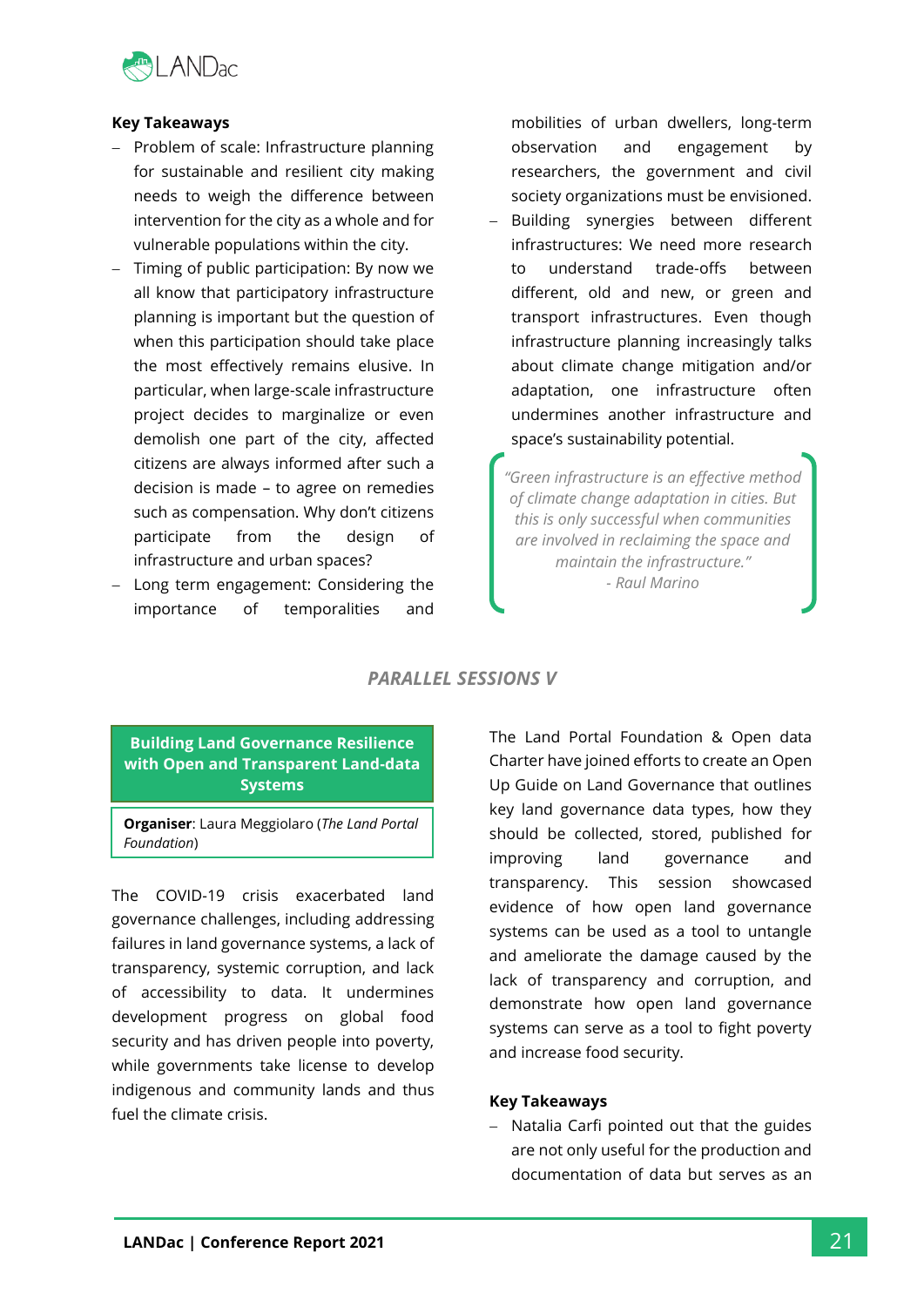

"important focal point for advancing conversations about open data".

- Using the example of land value data in Uganda, Ronald Kaweesi argued that data must be institutionalized for it to form a useful part of a public and open data ecosystem system. He also argued that the private and public sector must come together to improve the quality, quantity and accessibility of land value data.
- The implication of not having data in digital formats was highlighted. The availability of data in analogue formats is often overlooked and this has a significant impact on the perceived "openness" of land data. Akbikesh stated that "land ownership data are available and kept updated, but the problem is that the data are not open to the population and also are mainly paper-based and not presented in machine-readable formats".
- − It is worth pointing out that while the author agrees that there is significant tenure insecurity in the region, the results of the land government indices do not adequately reflect the situation on the ground.
- − Charl-Thom Bayer pointed out that modern land administration is really about sustainable land management for increasing resilience, and that this approach is underpinned by access to good quality data and information for informed decision making.
- − Ultimately it means that improved land governance is about control and access to land in a manner that is "socially legitimate and fundamentally democratic".
- − Key Data Types for improved Land Governance are rooted in the fundamental operational functions of land management organisations.
- − Data types must be aligned with international data policies and standards to be discoverable and to ensure interoperability.
- − It was agreed that the Open Up Guides are a useful tool in furthering the discussion around open data and how that can support increasing resilience and sustainability.

# **The Accelerating Need for Urban Greenspaces (UGS) in Cities and How to Best Accommodate It**

**Organisers**: Shaswati Chowdhury and Jenny Norrman (*Chalmers University of Technology, Sweden*)

Urban Green Spaces (UGS) are vegetated open spaces that provide a multitude of ecological functions that are essential for the physical and mental well-being of the citizens as well as for the urban environment. However, land is an extremely competitive resource in cities that are struggling to sustain the ever-growing urban population and UGS are constantly under threat of urban encroachment. Even the well spreadout cities are pressured to densify by the more commonplace 'sustainable dense urban neighbourhood' approach that in turn, increases the pressure on open spaces such as UGS. But UGS are lacking both by quantity and quality in most cities to support the need of the citizen. Their shortage and inadequacy of UGS were made obvious during the Covid-19 pandemic when the quarantine restricted the mobility of the urban populace and made UGS an essential, and often time, the only outdoor element in everyday city life. As well as lacking in quality and quantity, the pandemic and the resulting extended quarantine also pushed forward the inherent social issues with UGS, such as their unequal distribution, access, ongoing privatisation,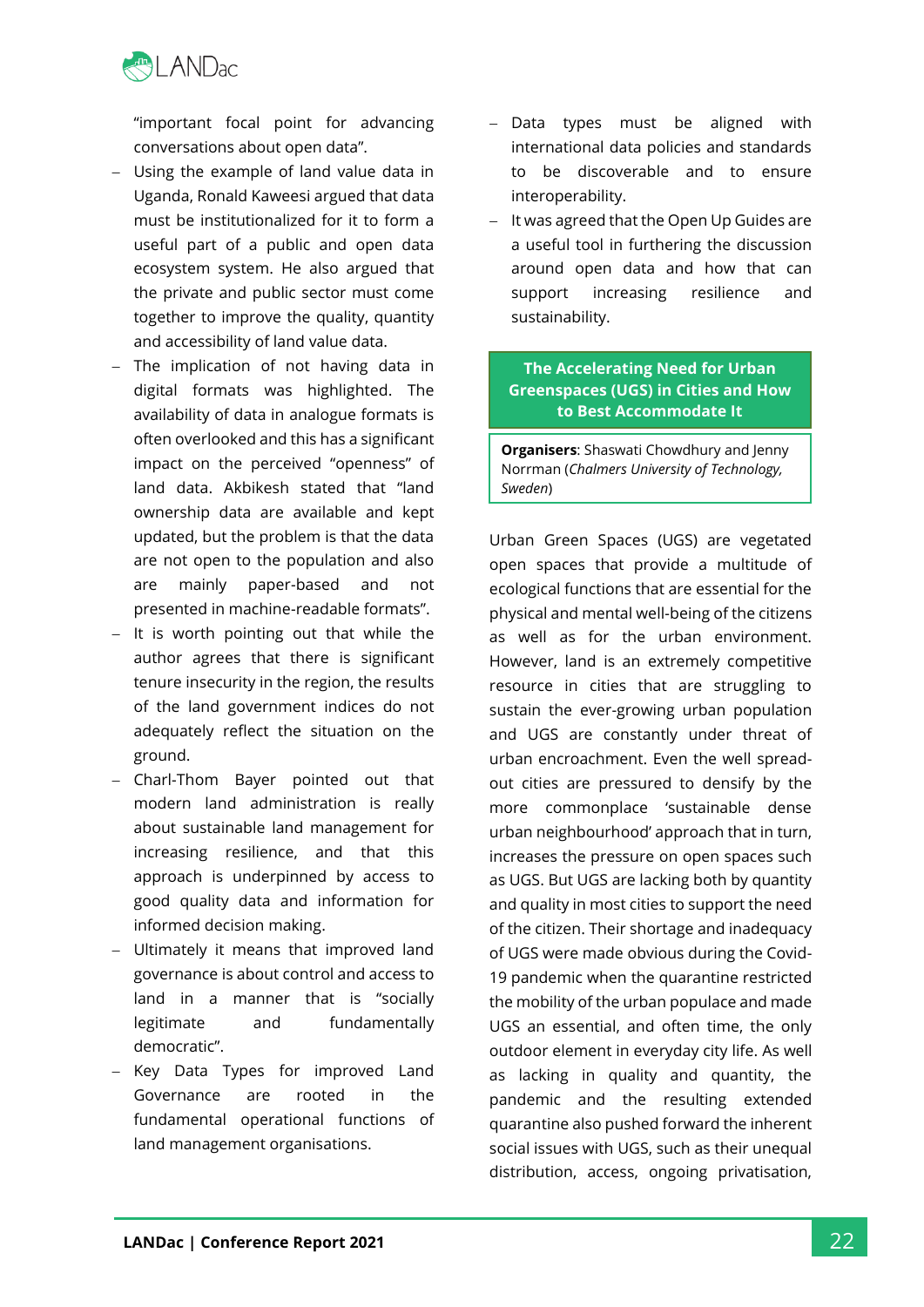

'green gentrification' etc. The session focus was on the multifaceted challenge for UGS management and governance and how to accommodate the growing necessity of UGS in cities that are heightened in a world with Covid-19.

## **Key Takeaways**

- − In the circular land use system, brownfields are not considered as a waste but as a valuable resource in the transition from abandonment to reuse.
- − These sites should be remediated using Nature Based Solutions (NBS) such as Gentle Remediation Options (GRO) since they are low-cost and sustainable options.
- − UGS are fundamental for urban wellbeing by providing the citizens with numerous ecosystem services (ES).
- − The creation of UGS in the brownfields of Langrea, a shrinking city in Spain, can be a transitory land use convenient to recover soil ecosystem services, to favour the potential appearance of new economic activities, and to modify social perception.
- − In the case of Kumasi landscape in Ghana, the governance of the green and blue infrastructures (GBI) through 'Landscape approach' strengthens the position of vulnerable smallholders through secure land tenure in collaborative initiatives built upon a collective acknowledgement of the importance of natural landscapes to socio-economic development and environmental sustainability.

**Climate and Forced Displacement: Land, energy & clean water challenges of communities displaced from highrisk natural disaster and war zones in Mozambique**

**Organisers**: Uacitissa Mandamule (*Aix-Marseille Université/OMR*), Jerry Maquenzi and João Carrilho (*OMR*), and Marja Spierenburg (*Leiden University*)

This session was inspired by the Idai and Kenneth cyclones that hit Mozambique in 2019, as well as military instability in the north of the country, resulting in massive displacements. In this session, presenters discussed the consequences of and prospects for resettlement legislation and procedures in Mozambique in light of increased climate change vulnerability, focusing on impacts on livelihoods and relations with host communities. These insights were compared with findings from research on development-induced resettlement in the Amazon in Brazil, which focused on local conceptions of space, place and rights.

## **Key Takeaways**

- − Legislation should not only be about defining rights, but also about providing details about processes and procedures to reduce possible room for manoeuvre by powerful actors.
- − Even participatory social and environmental impact assessments will not prevent harm to the displaced if we do not take uncertainty, informality and above all local conceptualizations of rights and resources into account.
- This has been said many times, but really, communities are not homogeneous, and labelling people as indigenous, peasants or otherwise impacts on people's response options.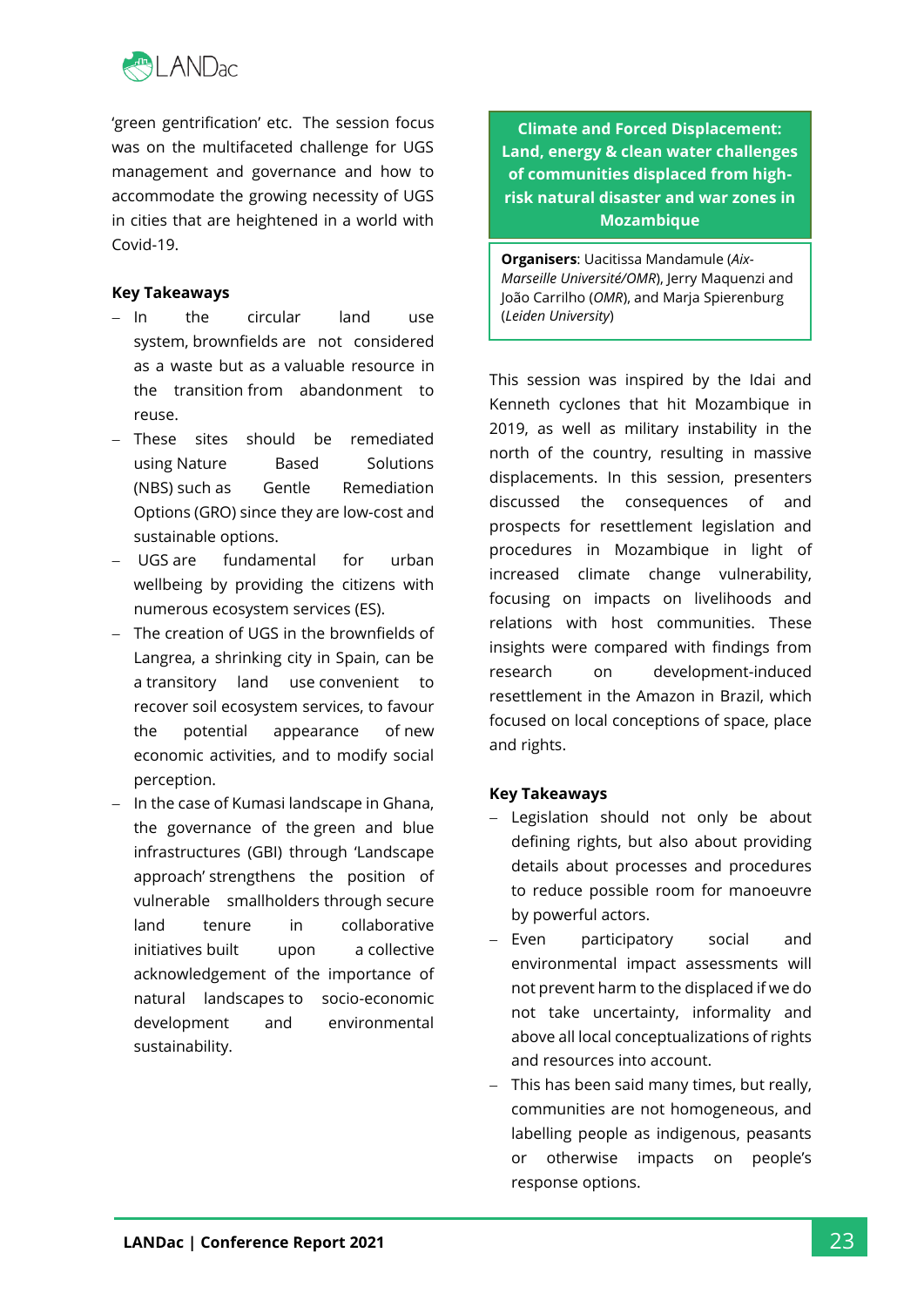

− Expropriation should be the exception of the exception of the exception.

**Who Benefits? Inclusive governance and equitable benefit sharing in the context of community forestry**

**Organisers**: Tropenbos International, Forest Foundation Philippines and RECOFTC

Community forestry has the potential to contribute to sustainable livelihoods in poor and marginalized communities in and near forests. In practice, however, the benefits of collectively managed forests may end up in the hand of local elites. Based on presentations from Bolivia, the Philippines and Nepal, participants in this session discussed, among others: (i) What is the role and importance of individual benefits in a model that is based on collective forest rights? (ii) Who decides what is fair? And (iii) what is the (potential) role of customary governance institutions, governments and civil society organizations (CSOs) in ensuring fair benefit-sharing?

#### **Key Takeaways**

- − Many CSOs focus on obtaining community forest tenure rights for Indigenous People and Local Communities (IPLCs), but they should not forget about the next step; after rights have been established, how will people be able to actually use those rights, and benefit from them?
- − Often forest tenure rights are granted to a community as a collective, but this does not necessarily imply that the forest is managed and used collectively. This has consequences for benefit sharing.
- − There is a need to rethink the relation between collective rights and individual

use, to protect the livelihoods of the most vulnerable.

- − Communities are not homogenous groups. The example of Nepal shows that it may be possible to identify different interest groups in a forest tenure formalization process and contextualize the benefit-sharing arrangements.
- − Bottom-up conversations about benefits and benefit sharing can be a way to address conflicts and facilitate reflection within the community about governance processes.
- − CSOs can play an important role in support of community forestry and associated benefit sharing but should be careful not to impose concepts and systems; only after CSOs loosen their grip, communities can develop their own models, based on what is already there.

"CSOs need to change their role from telling stories about local and indigenous communities, to facilitating those communities to tell their own stories" - *Heidi Mendoza*

## **Re-imagining our Future: Building back better through progressive land policies and practices post COVID-19**

**Organisers**: Buhle Nxumalo and Rukshana Nanayakkara (*International Land Coalition*)

Land rights should be a key element in building back better, resilient and sustainable communities in post-COVID-19. ILC identifies land rights as foundational to various pillars of sustainable development such as resilient local food systems, gender equality, equitable labour and youth-friendly socio-economic models, sustainable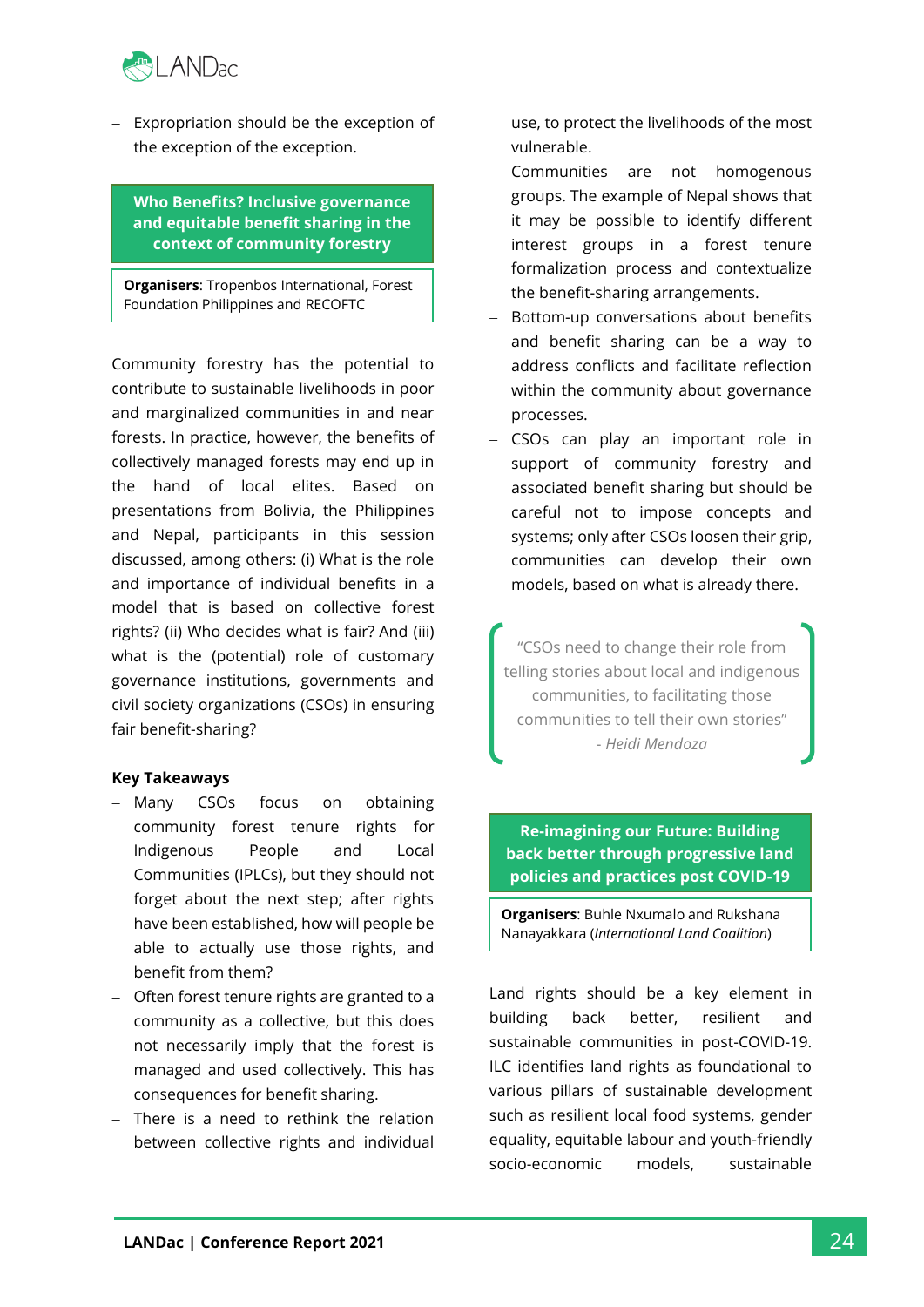

environmental management and stronger local democracies. Instead of reverting to past practices and policies, ILC identifies eight concrete approaches through which secure land rights could contribute to resilience to the COVID-19 socio-economic crisis. These include:

- Land rights for localised, resilient and sustainable socio-economic and food systems
- Land rights for inclusive and equitable land governance and economic opportunity
- Strengthening democratic land governance
- Centralised management for healthy landscapes and ecosystems
- Positioning land rights to mitigate migration while assuring the urban-rural nexus
- Indigenous peoples' territorial rights for resilient social systems
- Women's land rights for gender justice
- The democratisation of land data for inclusive, evidence-based decisionmaking and future crisis-preparedness.

This session presented these approaches and track changes in land policies and practices in response to the COVID-19 crisis, showing how these approaches are essential elements in building back better.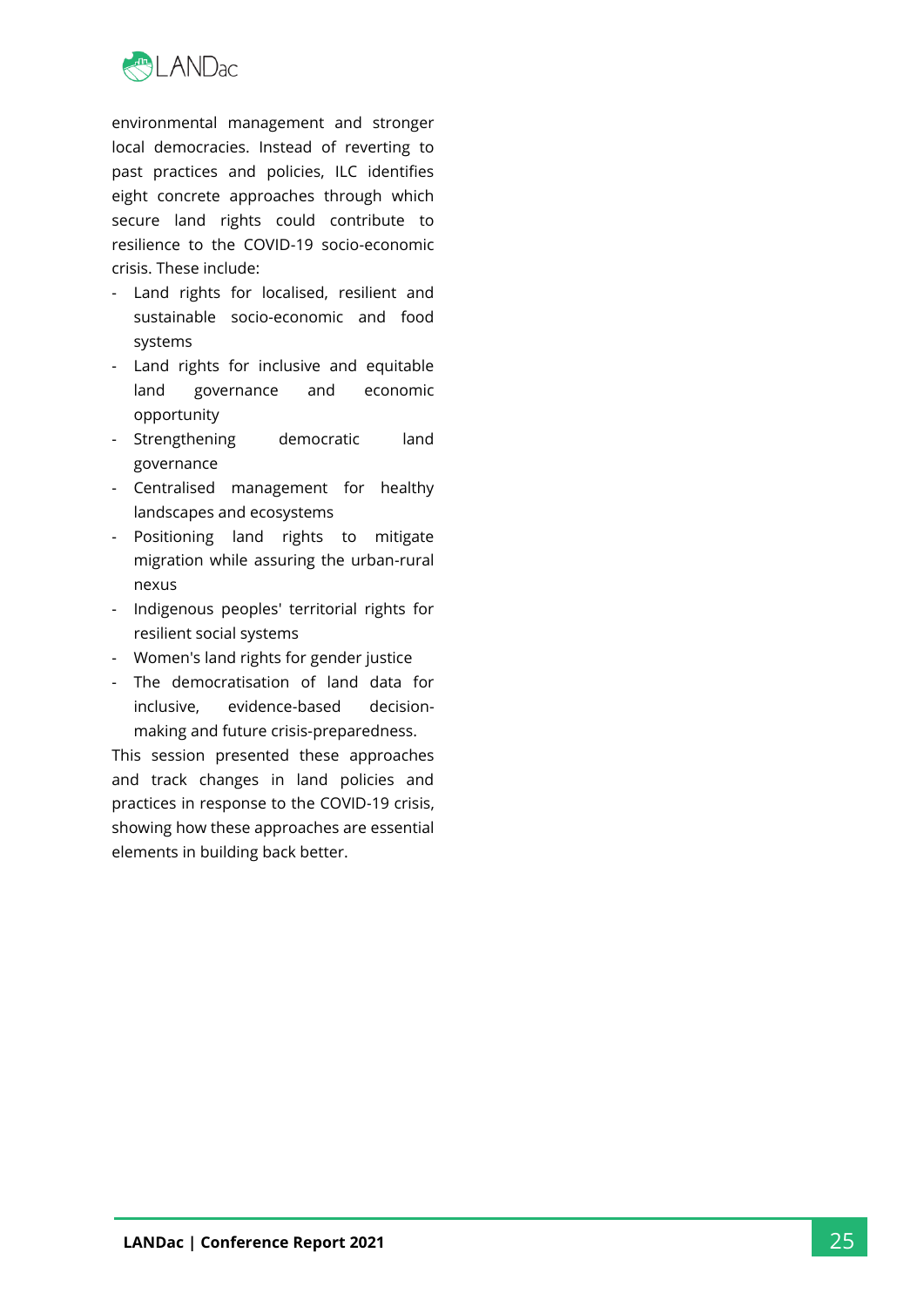

#### *CLOSING PANEL & DISCUSSION*



*Joanny Belair*

After three days of intense discussion covering the breadth of land governance issues focusing on the theme of Land, Crisis and Resilience, Joanny Bélair, Postdoctoral researcher from Utrecht University and LANDac, chaired the closing session of the LANDac Conference 2021. Closing session panellists were Caitlin Ryan (Assistant Professor International Security, International Relations and International Organization at the University of Groningen), Gemma Betsema (Programme Advisor LAND-at-scale at the Netherlands Enterprise Agency (RVO)) and Teddy Kisembo (Urban Action Lab at Makerere University and a LANDac fellow). Panellists reflected on the main takeaways of the LANDac Annual International Conference 2021 and challenges the land governance community will be facing in the coming years.



*Gemma Betsema* 

Gemma Betsema has been working with the Dutch LAND-at-scale program, which is formulating developing land governance projects in close collaboration with local partners in 14 countries. She underscored the importance of looking at land issues from a broader perspective and taking a more holistic approach, noting that this was highlighted in several sessions during the conference, including the challenges of improving land registration. The LAND-atscale program is set up to focus on a variety of development goals, including food security, rule of law, private sector development, women's rights, and climate adaptation, emphasizing a combination of different types of expertise in land governance. They are striving to build upon work that has already been done and ongoing projects, such as food security projects that already being funded by Dutch embassies in target countries. The focus on perceived tenure security in the context of crisis, using perception to measure tenure security is very much on their agenda, she said, indicating the importance of moving away from just the numbers of titles.



*Teddy Kisembo*

Teddy Kisembo highlighted that when it comes to land issues, from contestation of land rights to the conversation on public policies, and then how they mingle with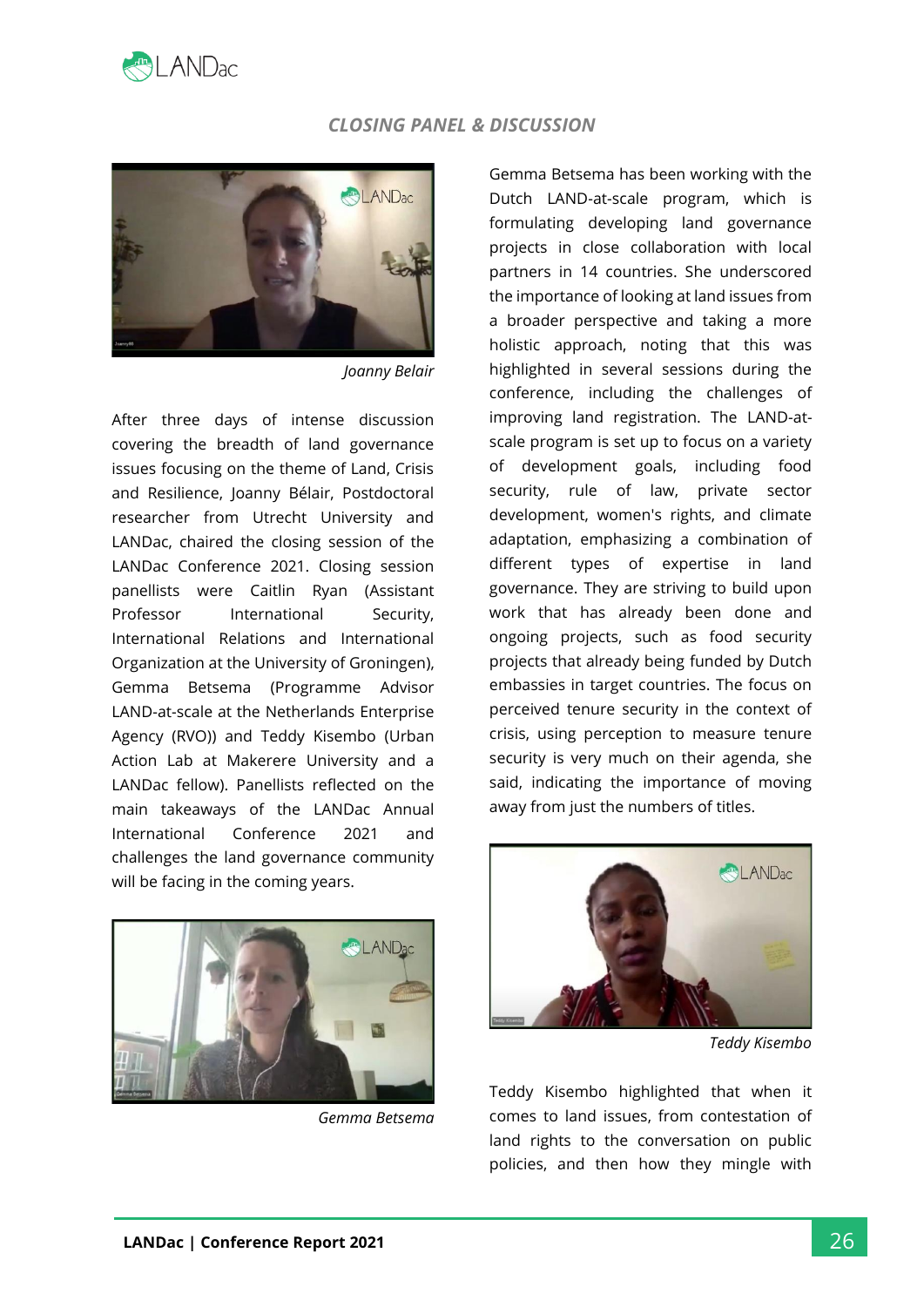

traditional systems, public policies should be protecting tenure security. This has been complicated by the COVID-19 pandemic, with a great number of vulnerable people experiencing negative impacts during the lockdown, as land administrative services were shut down. Thankfully, she said, there have been some enlightened land rights defenders standing up for land rights during this period. This crisis has shown there is a need to move away from paper-based registration systems, but also that going digital is not a magic bullet. Open data and access to information are important, she stressed, but for the urban poor even open systems are unlikely to be accessible to them, so she pointed out that the benefits are likely to be accrued by other, more privileged actors. There is a need to build bridges between formal and informal systems of managing land within the African context, but this cannot be done only through formalization, she said. The commodification of land will lead to an increase in inequality, so there is a need to look at how to redefine land governance strategies that work for the people.



*Caitlin Ryan*

Caitlin Ryan said that the multiple and intertwining crises should not be redefining how we think about land issues. This suggests that these events, whether they be climate change, climate catastrophe or COVID-19, are a moment of rupture in an

otherwise forward moving trajectory. All of the inequalities that have been discussed, existed before the pandemic. This is indicative of a particular blindness, whether that be wilful or unintentional, to how people at the margins already experienced these inequalities. People who have experienced marginality and exclusion, she emphasized, were painfully aware of these inequalities. From her perspective, thinking about the current times in terms of crisis or as sudden moment of rupture with a forward moving trajectory will not get us anywhere. The result is getting side-tracked from what has been going on all along and how to address the root of the inequalities and structural exclusions that have always been there. Ryan encouraged instead consideration of what are normal and exceptional politics and what is acceptable when the Global North is not in crisis.

Continuing on the question of what normal politics is, Teddy Kisembo said that she has realized that considering land issues in Africa, one needs look at the past and see where they emerged. In the context of Uganda, land issues can only be understood through the lens of colonial times, which has a great impact on tenure security. There is a need to learn from the mistakes that have been made, and especially regarding land management and administration, which is rooted in the past. We also need to understand the relationship between our land, income inequality, and the effects of gender and cultural norms when it comes to land governance, and to explore ways to get past that. In Uganda, and in Africa in general, women are discriminated both in terms of access to land and access to information, she highlighted, suggesting that we need to look at the cultural norms of a particular region and understand the context, as even some